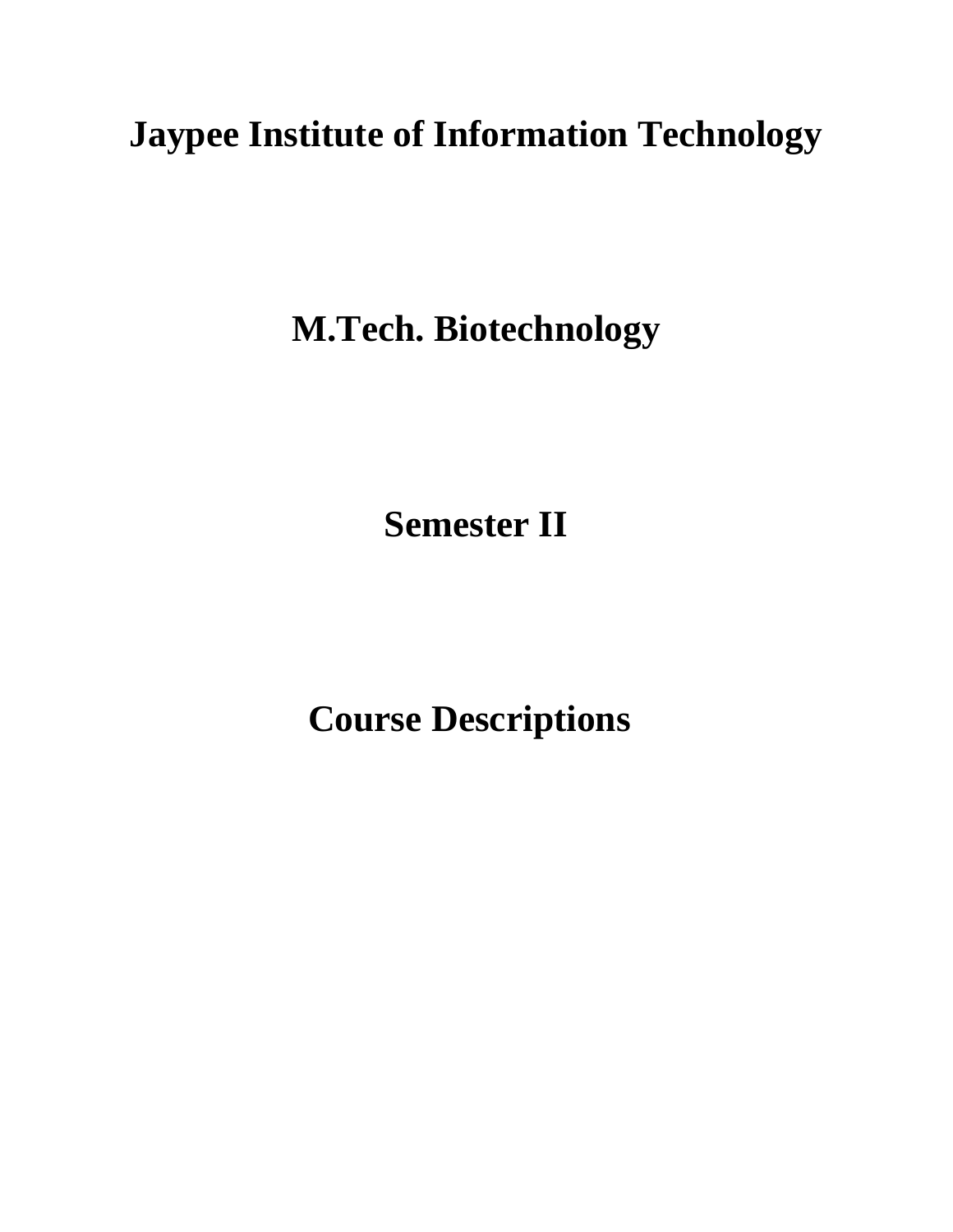| Course Code | 17M11BT113 | <b>Semester</b> Even                  |                      | <b>Semester</b> VIII / M/Tech $1^{\text{st}}$ Sem |                                   |
|-------------|------------|---------------------------------------|----------------------|---------------------------------------------------|-----------------------------------|
|             |            | (specify Odd/Even)                    |                      |                                                   | <b>Session</b> 2018-2019          |
|             |            |                                       |                      |                                                   | <b>Month from January to June</b> |
| Course Name |            | BIOPROCESS & INDUSTRIAL BIOTECHNOLOGY |                      |                                                   |                                   |
| Credits     |            |                                       | <b>Contact Hours</b> |                                                   |                                   |

| <b>Faculty (Names)</b> | Coordinator(s)                 | ∥ DR. ASHWANI MATHUR                      |
|------------------------|--------------------------------|-------------------------------------------|
|                        | Teacher(s)<br>(Alphabetically) | DR. ASHWANI MATHUR<br>DR INDIRA P SARETHY |
|                        |                                |                                           |

|                 | <b>COURSE OUTCOMES</b>                                                                                          | <b>COGNITIVE LEVELS</b> |
|-----------------|-----------------------------------------------------------------------------------------------------------------|-------------------------|
| CO1             | Relate role of economic principles in biomanufacturing processes                                                | Understanding $(C2)$    |
| CO <sub>2</sub> | Apply knowledge of engineering principles in designing of<br>bioreactors for prokaryotic and eukaryotic systems | Applying $(C3)$         |
| CO <sub>3</sub> | Analyze the role of bioprocess conditions in eukaryote cell<br>culture                                          | Analyzing (C4)          |
| CO <sub>4</sub> | Evaluate various strategies used for production of primary and<br>secondary metabolites                         | Evaluating (C5)         |

| <b>Module</b><br>No. | Title of the<br><b>Module</b>                        | <b>Topics in the Module</b>                                                                                                                                                                                         | No. of<br><b>Lectures</b> for<br>the module |
|----------------------|------------------------------------------------------|---------------------------------------------------------------------------------------------------------------------------------------------------------------------------------------------------------------------|---------------------------------------------|
|                      | Introduction to<br>Industrial<br><b>Bioprocesses</b> | sustainable<br>sustainability<br>of<br>Concept<br>and<br>manufacturing, Economic assessment and concept of<br>cost and Lang factor; Non-ideal systems of cultivating<br>microorganism and economic process scale-up |                                             |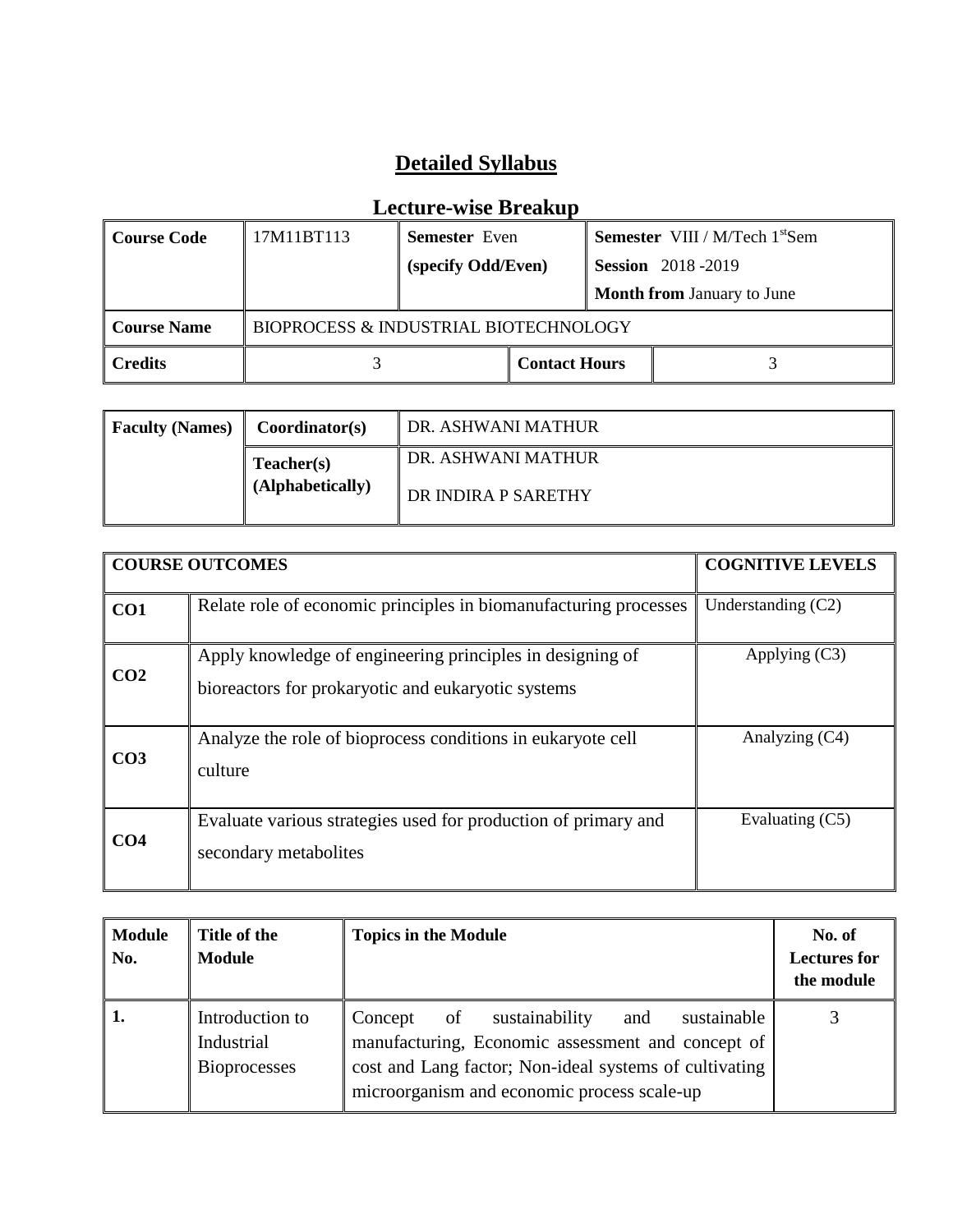| 2. | <b>Microbial Process</b><br>Development:<br>Solid state<br>fermentation | Cell growth kinetics of bacteria and fungi in non-ideal<br>reactors; Concepts of solid state fermentation;<br>mechanism of cell growth and indirect methods of<br>estimating cell growth kinetics, Comparison of solid<br>submerged fermentation; water<br>activity;<br>versus<br>bioprocess parameters<br>regulating<br>solid<br>stste<br>fermentation                                                                                                                | 8              |
|----|-------------------------------------------------------------------------|------------------------------------------------------------------------------------------------------------------------------------------------------------------------------------------------------------------------------------------------------------------------------------------------------------------------------------------------------------------------------------------------------------------------------------------------------------------------|----------------|
| 3. | Animal cell<br>fermentation                                             | Animal cell metabolism: Basic understanding of<br>substrate and by-poduct stoichiometry, Concept of<br>primary cells, cell lines and cancerous cells; growth<br>characteristics and kinetics, methods and reactors for<br>scalable production of animal cells and derived<br>products; Biomaterial properties for anchorage<br>dependent cell lines; Graf reactor; Concept of 2D and<br>3D culture, Bioreactors in Tissue Engineering, reactor<br>design consideration | $\overline{7}$ |
| 4. | Plant Cell<br>Fermentation                                              | Importance of plant cell cultivation, Plant cell / hairy<br>root culture, callus and shoot propagation, kinetics of<br>cell growth and product formation, Reactors for plant<br>cell culture- type of reactors, comparison of reactor<br>performance, immobilized plant cell reactor.                                                                                                                                                                                  | 8              |
| 5. | Algal<br>Fermentation                                                   | classification of algae,<br>Morphology<br>Basic<br>and<br>physiology; Algal derived metabolites, methods of<br>studying growth kinetics of chemotropic and<br>phototropic algae, type of reactors; Lab scale photo-<br>bioreactors- Design and engineering principles, Large<br>scale pond reactors                                                                                                                                                                    | 6              |
| 6. | Production<br>of<br>Primary<br>$\&$<br>Secondary<br>Metabolites         | Isolation, preservation and propagation of microbial<br>culture- An industrial perspective, Process technology<br>for production of organisc acids, amino acids,<br>alcohols, antibiotics, vitamins, nucleotide and steroids,<br>flavours; production of industrial enzymes: protease,<br>cellulose, amylase, lipase; Enzyme inhibitors:<br>inhibitors of cholesterol synthesis; biopesticides,<br>biofertilizers, biopreservatives; biopolymers; plant                | 10             |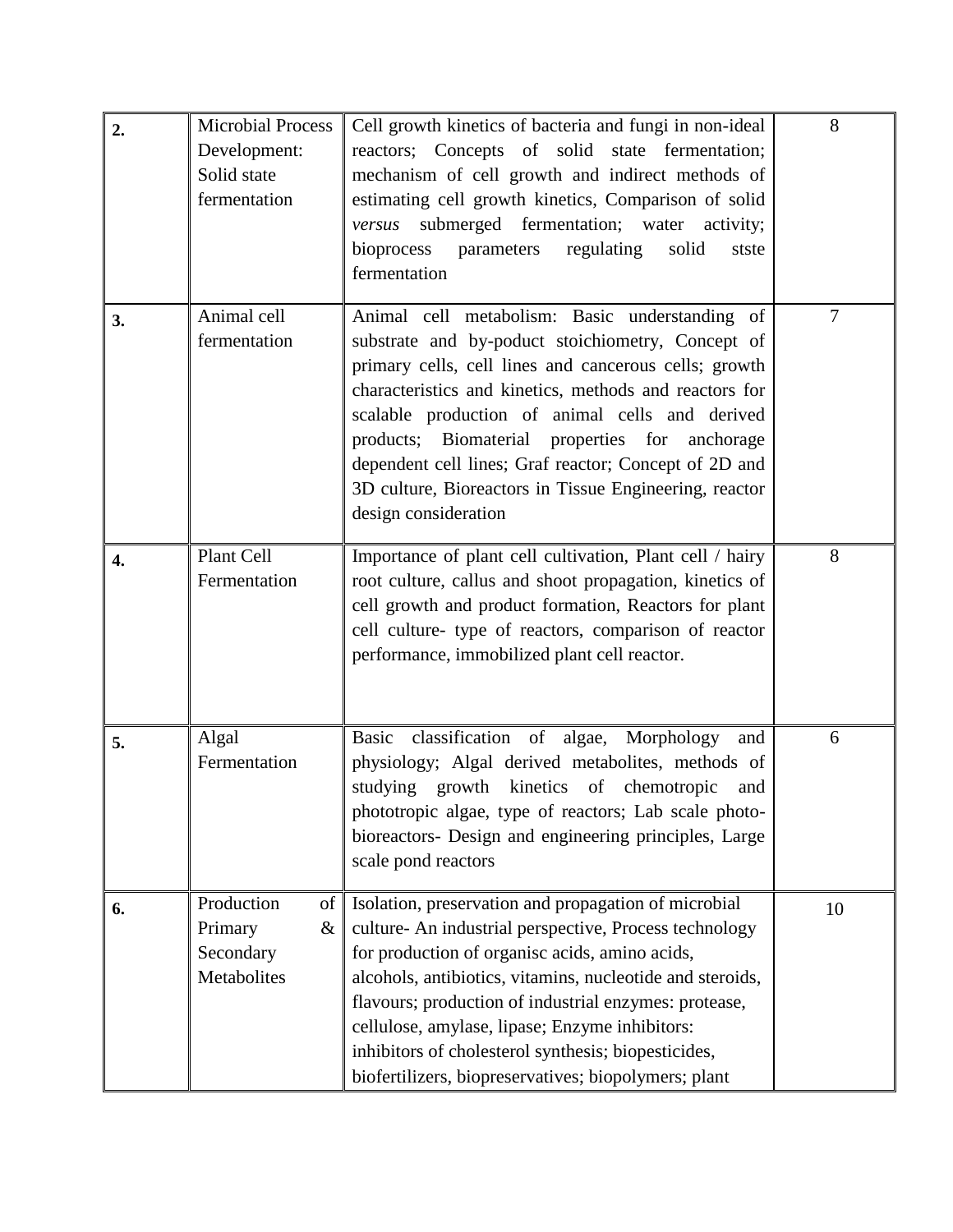|                                 | derived therapeutically important metabolites |    |
|---------------------------------|-----------------------------------------------|----|
|                                 | <b>Total number of Lectures</b>               | 42 |
| <b>Evaluation Criteria</b>      |                                               |    |
| Components                      | <b>Maximum Marks</b>                          |    |
| T1                              | 20                                            |    |
| $\overline{12}$                 | 20                                            |    |
| <b>End Semester Examination</b> | 35                                            |    |
| TA                              | 25 (Class Test-1, Presentation / Report)      |    |
| Total                           | 100                                           |    |

|                  | <b>Recommended Reading material:</b> Author(s), Title, Edition, Publisher, Year of Publication etc. (Text books,<br>Reference Books, Journals, Reports, Websites etc. in the IEEE format) |  |  |  |
|------------------|-------------------------------------------------------------------------------------------------------------------------------------------------------------------------------------------|--|--|--|
| 1.               | P. M. Doran. Bioprocess Engineering Principles. Academic Press, USA, 2002                                                                                                                 |  |  |  |
| $\overline{2}$ . | S. J. Pirt. Principles of Microbe and Cell Cultivation. Blackwell Scientific Publications, Oxford<br>Press, London, 1975                                                                  |  |  |  |
| 3.               | P.F. Stanbury, A. Whittakar and S. J. Hall. Principles of Fermentation Technology. Butterworth-<br>Heinemann, Oxford Press, London, 1994                                                  |  |  |  |
| 4.               | S. Aiba, A.E. Humphrey and N. F. Millis. Biochemical Engineering. University of Tokyo Press,<br>Toyko, Japan, 1973                                                                        |  |  |  |
| 5.               | A. H. Scragg. <i>Bioreactors in Biotechnology: A practical approach</i> . Ellis Horwood Publications,<br>New York, USA, 1991                                                              |  |  |  |
| 6.               | WulfCruger and Anneliese Crueger. Biotechnology: A Textbook of Industrial Microbiology.<br>Panima Publishing Corporation, New Delhi, India, 2003                                          |  |  |  |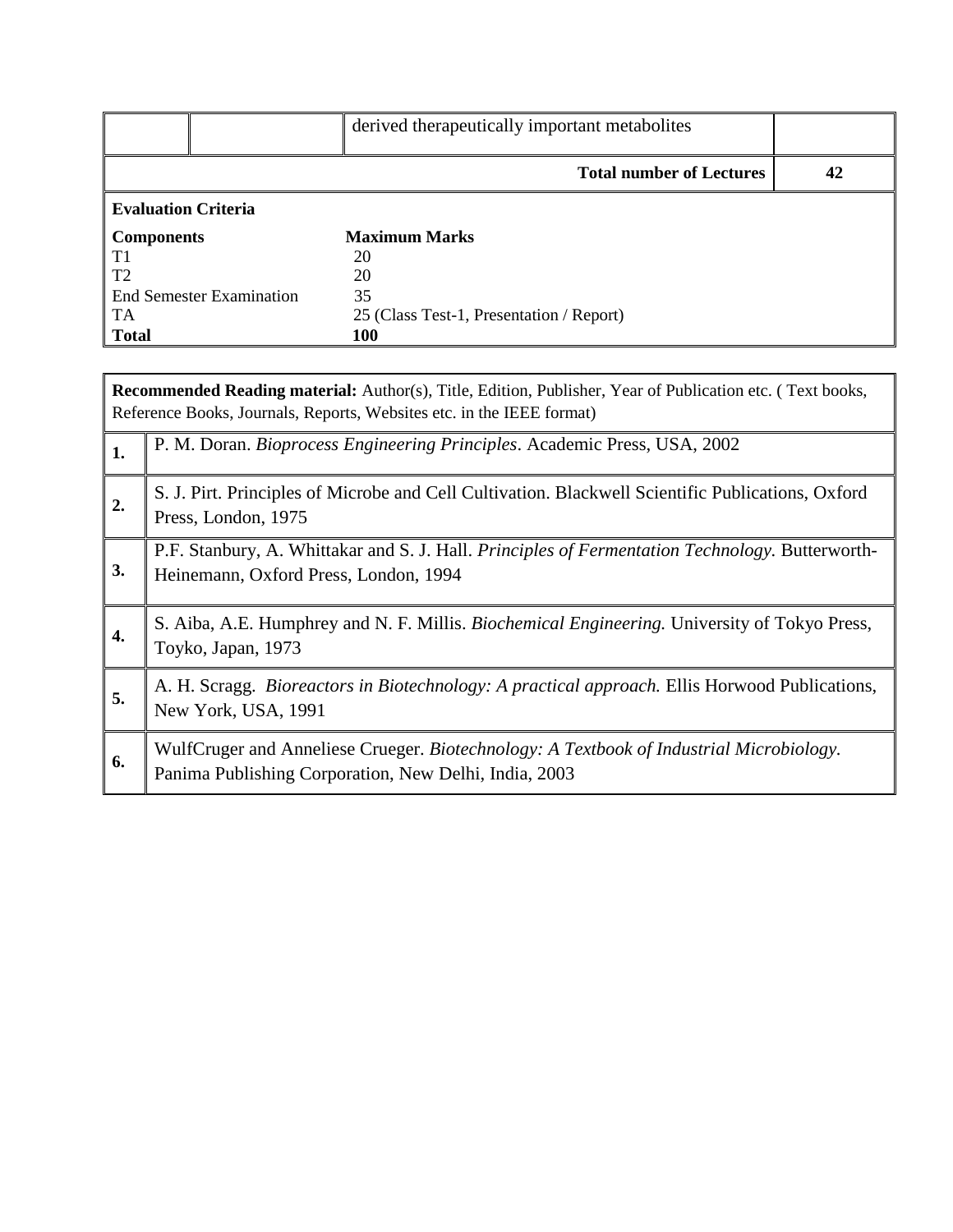| <b>Course Code</b> | 17M11BT114                     | <b>Semester</b><br>Even |  |  | <b>Semester</b> VIII (Integrated) / II Sem<br>(M.Tech) Session 2018-2019 |
|--------------------|--------------------------------|-------------------------|--|--|--------------------------------------------------------------------------|
|                    |                                |                         |  |  | <b>Month from January to June</b>                                        |
| <b>Course Name</b> | <b>Diseases and Healthcare</b> |                         |  |  |                                                                          |
| <b>Credits</b>     |                                | <b>Contact Hours</b>    |  |  |                                                                          |

| <b>Faculty (Names)</b> | Coordinator(s)                 | Dr. Reema Gabrani |
|------------------------|--------------------------------|-------------------|
|                        | Teacher(s)<br>(Alphabetically) | Dr. Reema Gabrani |

|                 | <b>COURSE OUTCOMES</b>                                                                                              | <b>COGNITIVE LEVELS</b> |
|-----------------|---------------------------------------------------------------------------------------------------------------------|-------------------------|
| CO <sub>1</sub> | Explain the etiology, pathogenesis of infectious diseases and genetic<br>disorders.                                 | Understand Level $(C2)$ |
| CO <sub>2</sub> | Choose and apply the strategies of different diagnostic tests.                                                      | Apply Level $(C3)$      |
| CO <sub>3</sub> | Utilise expression systems and mutagenesis techniques for<br>biopharmaceuticals production                          | Apply Level $(C3)$      |
| CO <sub>4</sub> | Appraise biotechnology principles for production of recombinant<br>proteins and nucleic acids as therapeutic agents | Evaluate Level (C5)     |

| <b>Module</b><br>No. | Title of the<br>Module             | <b>Topics in the Module</b>                                                                                                                           | No. of<br><b>Lectures for</b><br>the module |
|----------------------|------------------------------------|-------------------------------------------------------------------------------------------------------------------------------------------------------|---------------------------------------------|
| 1.                   | Introduction to<br>diseases        | Infectious diseases caused by bacteria, viruses,<br>opportunistic fungi and parasites; pathology                                                      |                                             |
| $\overline{2}$ .     | Genetic diseases                   | Medical genetics; Genetic mechanisms leading to diseases<br>such as thalassemia, cancer                                                               |                                             |
| <sup>3.</sup>        | Diagnosis of<br>bacteria and virus | Challenges of pathogen detection; Pathogen Detection<br>using Cytological, biochemical and molecular methods;<br>Molecular cytogenetics, PCR variants | 8                                           |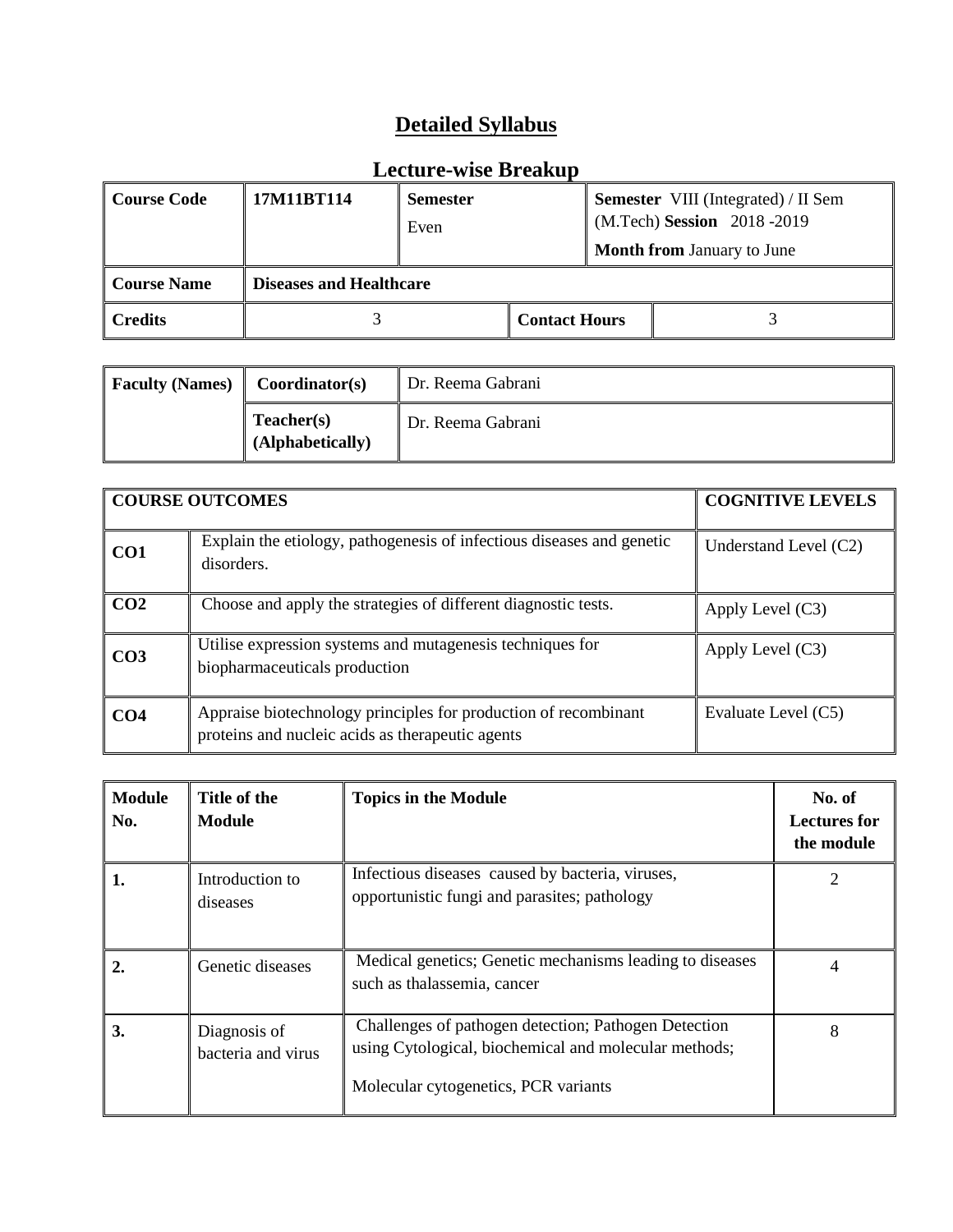| $\overline{4}$ .                                                                   | Immunodiagnostics                   | Immuno-diagnostics: immunofluorescence,<br>Chemiluminescence, Microparticle Enzyme immunoassay,<br>Fluorescence polarization immunoassay Applications in<br>bacteriology, medicine, forensic sciences | $\overline{4}$ |
|------------------------------------------------------------------------------------|-------------------------------------|-------------------------------------------------------------------------------------------------------------------------------------------------------------------------------------------------------|----------------|
| 5.                                                                                 | Cancer diagnostics                  | Cancer cytology analysis, genetic and epigenetic<br>biomarkers                                                                                                                                        | 3              |
| 6.                                                                                 | Diagnosis in<br>Forensic science    | Forensic DNA typing and data analysis, Next generation<br>sequencing technology and applications                                                                                                      | 3              |
| 7.                                                                                 | Engineering of<br>Therapeuticals    | Scientific and technological innovations in<br>biopharmaceuticals production, Mutagenesis techniques                                                                                                  | 3              |
| 8.                                                                                 | <b>Manipulating Host</b><br>systems | Prokaryotes, yeast, baculo-virus and mammalian cells for<br>production of recombinant proteins                                                                                                        | 5              |
| 9.                                                                                 | Therapeutic<br>applications         | Recombinant blood related products, hormones,<br>interleukins, Vaccines, Monoclonal antibodies and<br>Therapeutic enzymes                                                                             | 8              |
| 10.                                                                                | Nucleic<br>acid<br>therapeutics     | Antisense<br>oligodeoxynucleotides,<br>ribozyme,<br>small<br>interfering RNAs, aptamers as therapeuticals                                                                                             | $\overline{2}$ |
|                                                                                    |                                     | <b>Total number of Lectures</b>                                                                                                                                                                       | 42             |
|                                                                                    | <b>Evaluation Criteria</b>          |                                                                                                                                                                                                       |                |
| <b>Components</b><br>T <sub>1</sub><br>T <sub>2</sub><br><b>TA</b><br><b>Total</b> | <b>End Semester Examination</b>     | <b>Maximum Marks</b><br>20<br>20<br>35<br>25 (Assignments, Case Study)<br>100                                                                                                                         |                |

|                  | <b>Recommended Reading material:</b> Author(s), Title, Edition, Publisher, Year of Publication etc. (Text books,<br>Reference Books, Journals, Reports, Websites etc. in the IEEE format) |
|------------------|-------------------------------------------------------------------------------------------------------------------------------------------------------------------------------------------|
| 1.               | Yi-Wei Tang & Charles W Stratton, "Advanced techniques in Diagnostic microbiology", $2^{nd}$ Ed. Springer<br>2013                                                                         |
| $\overline{2}$ . | Jean-Louis Serre, "Diagnostic techniques in Genetics", John Wiley & Sons publication 2006                                                                                                 |
| 3.               | Kathleen Deska and Timothy J. Pagana, "Mosby's Manual of Diagnostics and Laboratory Test" Elsevier<br>2005                                                                                |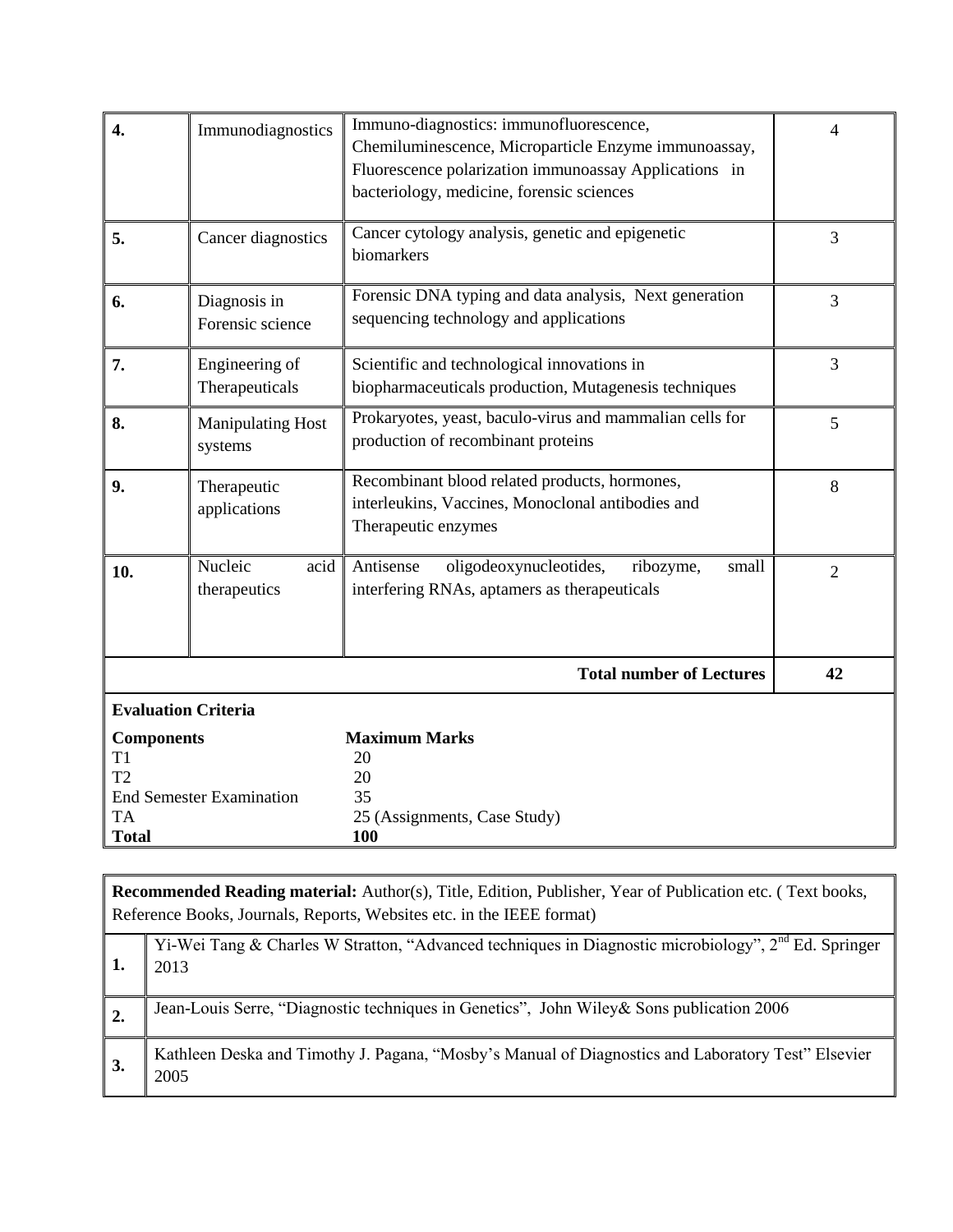| 4.  | S.B. Primrose, "Molecular Biotechnology", 2 <sup>nd</sup> Edition Blackwell Scientific Publication, 1999 |
|-----|----------------------------------------------------------------------------------------------------------|
|     | O.Kayser and R.H. Muller, 'Pharmaceutical biotechnology' Wiley-VCH, 2005                                 |
| -6. | Michael J. Groves, 'Pharmaceutical biotechnology' 2 <sup>nd</sup> edition CRC Press, 2005                |
|     | S.N. Jogdand, "Biopharmaceuticals" I <sup>st</sup> edition Himalaya Publishing House, 2006               |
| 8.  | Refereed papers from scientific journals for case studies                                                |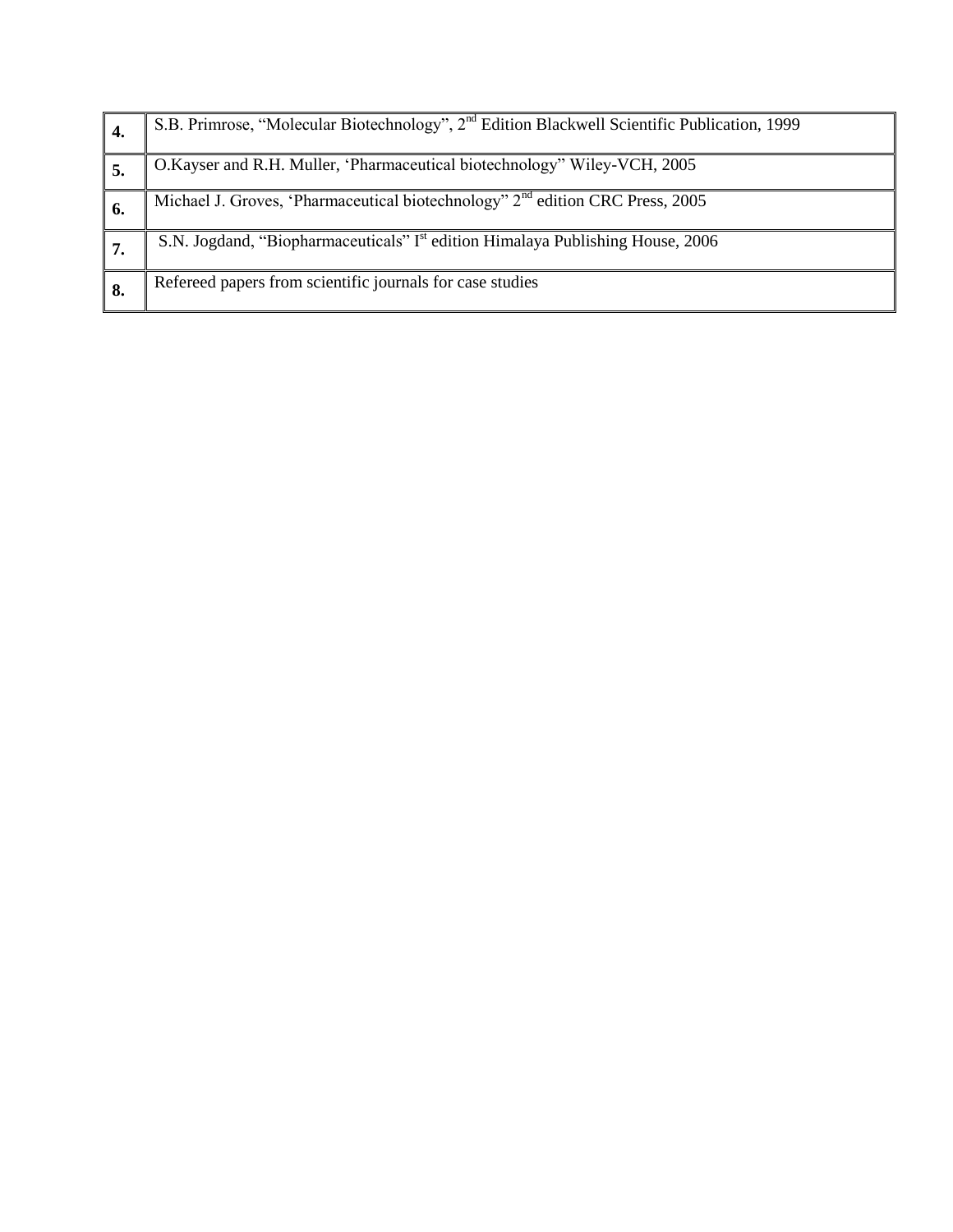| <b>Course Code</b>                          | 17M12BT127 | <b>Semester</b> : Even |  |                                    | Semester: II Session: 2018 -2019 |
|---------------------------------------------|------------|------------------------|--|------------------------------------|----------------------------------|
|                                             |            |                        |  | <b>Month from:</b> January to June |                                  |
| <b>Nutraceuticals</b><br><b>Course Name</b> |            |                        |  |                                    |                                  |
| <b>Credits</b><br><b>Contact Hours</b>      |            |                        |  |                                    |                                  |

| <b>Faculty (Names)</b> | Coordinator(s)                 | Dr. Smriti Gaur |
|------------------------|--------------------------------|-----------------|
|                        | Teacher(s)<br>(Alphabetically) | Dr.Smriti Gaur  |

|                 | <b>COURSE OUTCOMES</b>                                                                                           | <b>COGNITIVE LEVELS</b> |
|-----------------|------------------------------------------------------------------------------------------------------------------|-------------------------|
| CO <sub>1</sub> | Compare the traditional and modern trends in the nutraceutical<br>Industry.                                      | (C2)                    |
| CO <sub>2</sub> | Evaluate the mechanism of action of micronutrients and phytochemicals (C3)<br>in prevention of chronic diseases. |                         |
| CO <sub>3</sub> | Explain the health benefits of microbial and algal nutraceuticals                                                | (C2)                    |
| CO <sub>4</sub> | Compare nutraceuticals and health food products in Indian and<br>international market.                           | (C4)                    |

| <b>Module</b><br>No. | Title of the<br>Module                                                     | <b>Topics in the Module</b>                                                                                                                                                                        | No. of<br><b>Lectures for</b><br>the module |
|----------------------|----------------------------------------------------------------------------|----------------------------------------------------------------------------------------------------------------------------------------------------------------------------------------------------|---------------------------------------------|
|                      | <b>Nutraceuticals</b><br>and Functional<br>Food: An<br><b>Introduction</b> | perspective, classification, scope $\&$ future<br>Historical<br>prospects. Applied aspects of the Nutraceutical Science.<br>Sources of Nutraceuticals, The link between nutrition and<br>medicine. |                                             |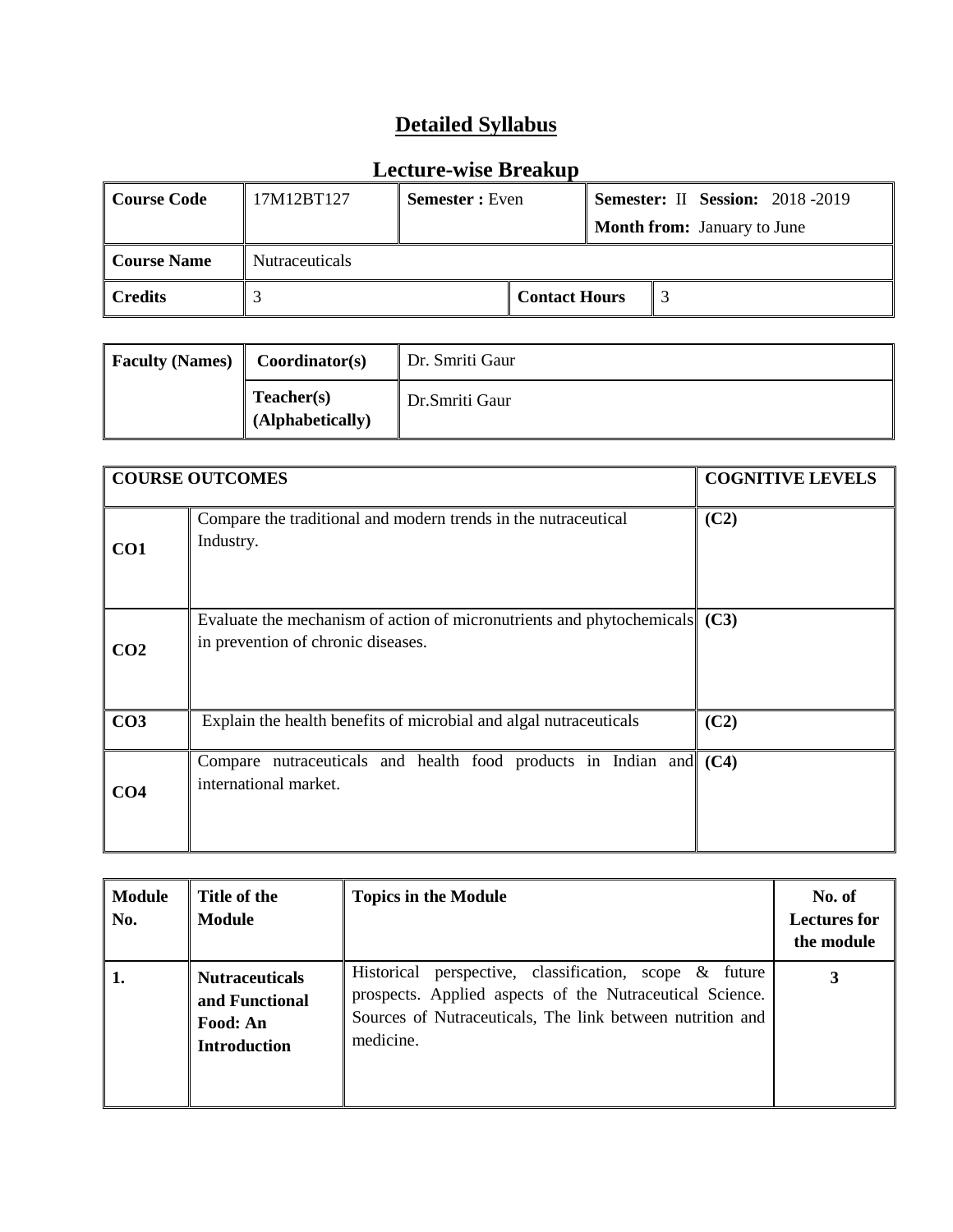| 2. | <b>Nutrient</b><br><b>Components of</b><br>Food               | Bioactive Carbohydrates: Polysaccharides, Soluble Fibers,<br>Insoluble Fiber, Resistant Starch, Prebiotics, Slowly<br>Digestible Starch.<br>Bioactive Lipids: MUFA, PUFA, Omega 3 and 6 Fatty<br>Acid, Conjugated Linoleic Acid(CLA).<br>Bioactive Peptides: Sources, Isolation and Purification                                                                                            | 10 |
|----|---------------------------------------------------------------|---------------------------------------------------------------------------------------------------------------------------------------------------------------------------------------------------------------------------------------------------------------------------------------------------------------------------------------------------------------------------------------------|----|
|    |                                                               | methods. Antihypertensive, Antioxidant, Antimicrobial,<br>Anticancer and immunomodulating Peptides.<br>Polyphenols: Specific polyphenolic products<br>Caratenoids : Lycopene                                                                                                                                                                                                                |    |
| 3. | <b>Nutraceuticals of</b><br><b>Plant Origin</b>               | Plant secondary metabolites, classification<br>and<br>sub-<br>classification - alkaloids, phenols, Terpenoids<br>Extraction and purification, applications with specific<br>examples with reference to skin, hair, eye, bone, muscle,<br>heart, brain, liver, kidney, general health and stimulants.<br>Concept of cosmoceuticals and aquaceuticals.                                        | 5  |
| 4. | <b>Nutraceuticals of</b><br><b>Animal Origin</b>              | metabolites<br>- Sources<br>Animal<br>and<br>extraction<br>of<br>nutraceuticals of animal origin.<br>Examples: chitin, chitosan, glucosamine, chondroitin<br>sulphate and other polysaccharides of animal origin, uses<br>and applications in preventive medicine and treatment                                                                                                             | 5  |
| 5. | <b>Microbial and</b><br><b>Algal</b><br><b>Nutraceuticals</b> | Concept of probiotics - principle, mechanism, production<br>and technology involved, applications - examples of<br>bacteria used as probiotics, use of prebiotics in maintaining<br>the useful microflora - extraction from plant sources.<br>Synbiotics for maintaining good health. Algae as source of<br>omega - 3 fatty acids, antioxidants and minerals - extraction<br>and enrichment | 4  |
| 6. | <b>Nutraceuticlasand</b>                                      | Preventive role of nutraceutical in cardiovascular diseases,<br>Metabol; ic disorders, Cancer, Bone health, skin diseases                                                                                                                                                                                                                                                                   | 8  |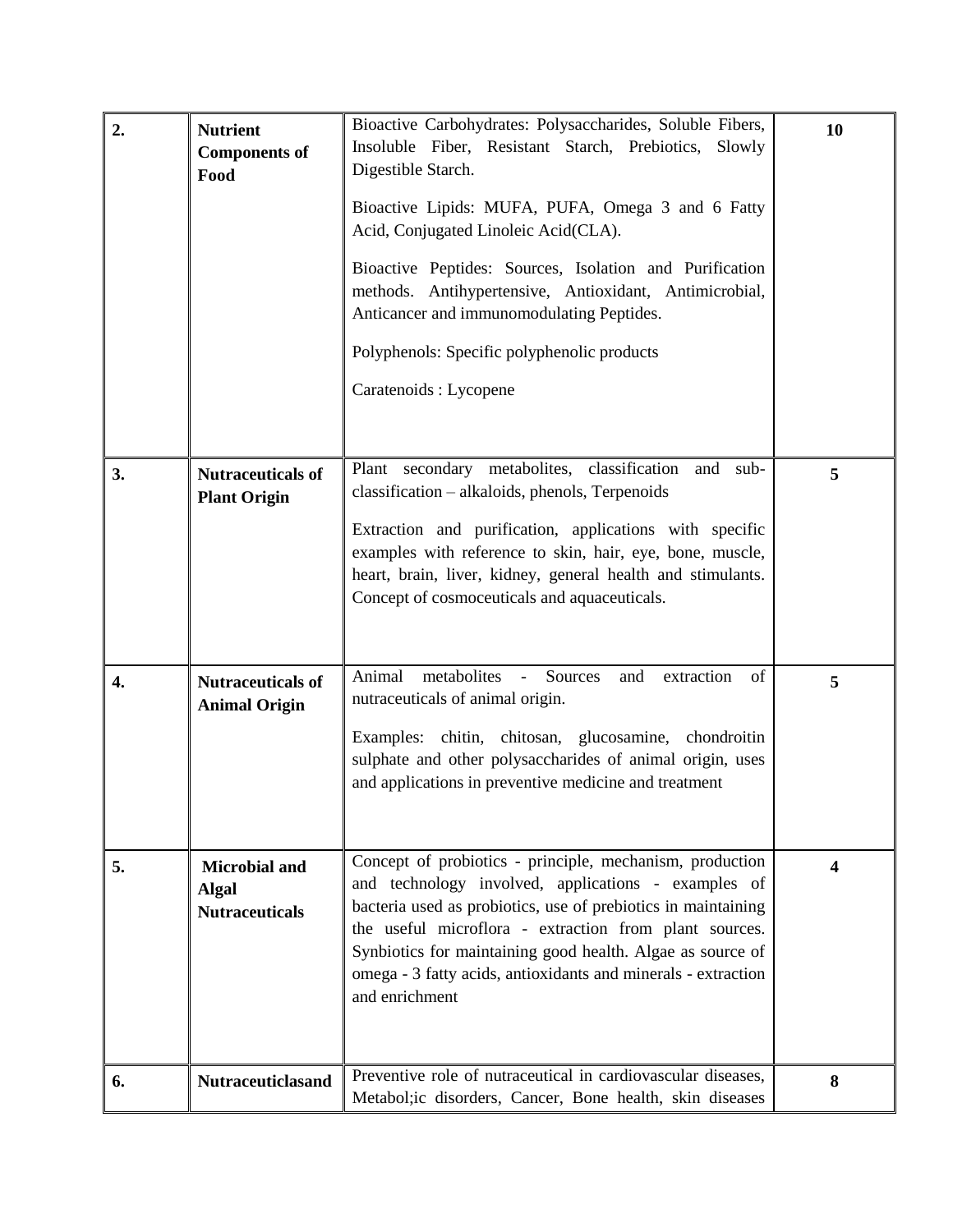|                                                                                                           | <b>Diseases</b>                                                                                                                                                                                                          | etc.                                                                                                                                                                                             |    |  |  |
|-----------------------------------------------------------------------------------------------------------|--------------------------------------------------------------------------------------------------------------------------------------------------------------------------------------------------------------------------|--------------------------------------------------------------------------------------------------------------------------------------------------------------------------------------------------|----|--|--|
| 7.                                                                                                        | Activity<br>formulations,<br>screening,<br>toxicology,<br><b>Product</b><br>bioavailability, bioequivalence; use of animal models and<br>development and<br>pre-clinical and clinical trials involved<br>clinical trials |                                                                                                                                                                                                  |    |  |  |
| 8.                                                                                                        | <b>Nutraceutical</b><br><b>Industry</b> and<br><b>Market</b><br><b>Information</b>                                                                                                                                       | Nutraceutical industries in India and abroad (study of 5<br>reputed Indian and International industries involved in<br>production and development of nutraceuticals<br>and<br>functional foods). | 4  |  |  |
|                                                                                                           |                                                                                                                                                                                                                          | <b>Total number of Lectures</b>                                                                                                                                                                  | 42 |  |  |
| <b>Evaluation Criteria</b>                                                                                |                                                                                                                                                                                                                          |                                                                                                                                                                                                  |    |  |  |
| <b>Components</b><br>T1<br>T <sub>2</sub><br><b>End Semester Examination</b><br><b>TA</b><br><b>Total</b> |                                                                                                                                                                                                                          | <b>Maximum Marks</b><br>20<br>20<br>35<br>25 (Assignment, report and viva)<br>100                                                                                                                |    |  |  |

**Recommended Reading material:** Author(s), Title, Edition, Publisher, Year of Publication etc. ( Text books, Reference Books, Journals, Reports, Websites etc. in the IEEE format)

| 1. | Wildman, R.E.C. ed. Handbook of Nutraceuticals and Functional Foods, CRCPress, Boca Raton, 2000.   |
|----|----------------------------------------------------------------------------------------------------|
| 2. | R. E. Aluko, Functional foods and Nutraceuticals, Springer, 2012                                   |
| 3. | Yashwant V Pathak, Handbook of Nutraceuticals, CRC Press, 2010                                     |
| 4. | Shibamoto T. Functional food and health, Oxford University Press, 2008.                            |
| 5. | Goldberg, I. Functional Foods: Designer Foods, Pharma foods, Nutraceuticals, Chapman & Hall, 1994. |
| 6. | Robert E.C. Handbook of Nutraceuticals and Functional Foods. 2 <sup>nd</sup> Ed. Wildman, 2006.    |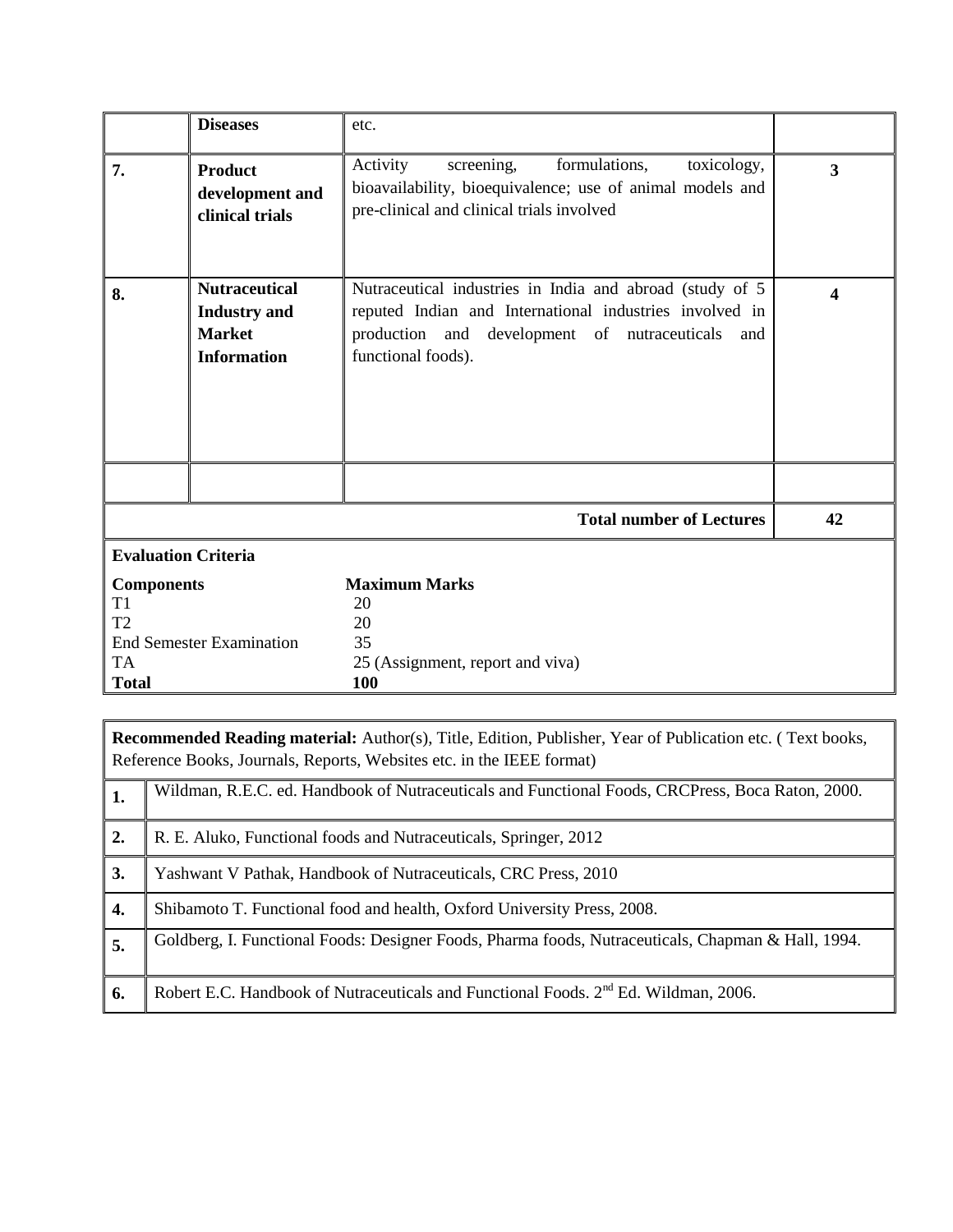| Course Code        | 17M12BT131    | <b>Semester Odd</b>  |  |                                    | <b>Semester X</b> Session 2018-2019 |
|--------------------|---------------|----------------------|--|------------------------------------|-------------------------------------|
|                    |               |                      |  | <b>Month from</b> July to December |                                     |
| <b>Course Name</b> | Drug Delivery |                      |  |                                    |                                     |
| ∥ Credits          |               | <b>Contact Hours</b> |  |                                    |                                     |

| <b>Faculty (Names)</b> | Coordinator(s)                 | Dr Shweta Dang |
|------------------------|--------------------------------|----------------|
|                        | Teacher(s)<br>(Alphabetically) | Dr Shweta Dang |

|                 | <b>COURSE OUTCOMES</b>                                                    | <b>COGNITIVE LEVELS</b>        |
|-----------------|---------------------------------------------------------------------------|--------------------------------|
| CO <sub>1</sub> | Explain the basics of drug administration and delivery                    | <b>Understanding (Level 2)</b> |
| CO <sub>2</sub> | Analyse clinical pharmcokinetics of drug molecules in body.               | <b>Analyzing (Level 4)</b>     |
| CO <sub>3</sub> | Identify the applications of various drug delivery systems                | <b>Applying (Level 3)</b>      |
| CO <sub>4</sub> | Assess the role of nano-carriers in the rapeutics.                        | <b>Evaluation (Level 5)</b>    |
| CO <sub>5</sub> | Examine pharmacodynamics, pharmacodynamic-pharmacokinetic<br>interactions | <b>Analyzing (Level 4)</b>     |

| <b>Module</b><br>No. | <b>Title of the Module</b>                                             | <b>Topics in the Module</b>                                                                                                                         | No. of<br><b>Lectures for</b><br>the module |
|----------------------|------------------------------------------------------------------------|-----------------------------------------------------------------------------------------------------------------------------------------------------|---------------------------------------------|
| 1.                   | <b>Introduction</b><br>to<br><b>Drug</b><br>concepts<br>of<br>delivery | Conventional vs novel drug delivery systems<br>Targeted drug delivery systems<br>Controlled drug delivery systems<br>Modified drug delivery systems | 02                                          |
|                      | <b>Pharmacokinetics</b>                                                | Pharmacokinetic<br>of<br>Volume<br>parameters-Absorption,                                                                                           | 10                                          |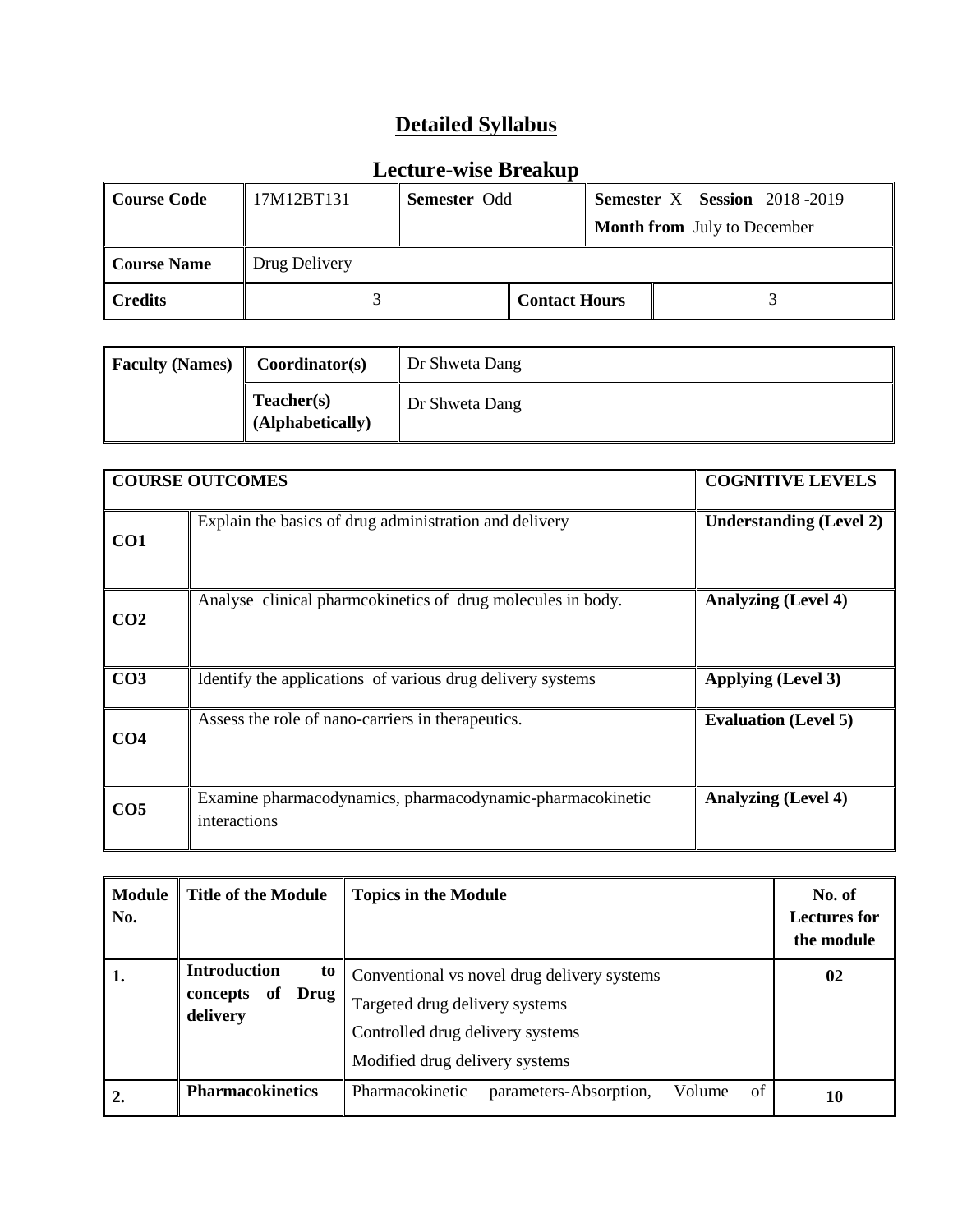|                                                                             | and<br>Pharmacodynamics<br>of drugs                                                                             | Distribution, Hepatic Metabolism, Excretion, renal and<br>hepatic clearance, extraction ratio.<br>One, two and multi compartment models.<br>Pharmacodynamic models. Measurement of bioavailability<br>and bioequivalence.<br>Pharmacokinetics of Protein and peptide based drugs. |    |
|-----------------------------------------------------------------------------|-----------------------------------------------------------------------------------------------------------------|-----------------------------------------------------------------------------------------------------------------------------------------------------------------------------------------------------------------------------------------------------------------------------------|----|
| 3.                                                                          | Drug delivery and<br>design<br><b>of</b><br>formulations<br>through<br>various<br>route<br>of<br>administration | Formulation, characterization and in vivo evaluation of<br>Oral Drug delivery<br>Parentral drug delivery<br>Nasal drug delivery<br>Pulmonary drug delivery<br>Ocular drug delivery<br>Transdermal drug delivery<br>Brain drug delivery                                            | 16 |
| 4.                                                                          | <b>Carrier Concepts in</b><br><b>Drug Delivery</b>                                                              | Submicron<br>emulsions,<br>Liposomes,<br>Niosomes,<br>microspheres, nanoparticles.                                                                                                                                                                                                | 10 |
| 5.                                                                          | <b>Drug Targeting</b>                                                                                           | Active and passive targeting,<br>lignads,<br>conjugation,<br>PEGylation, Gene drug delivery                                                                                                                                                                                       | 02 |
| 6.                                                                          | Products approved<br>and in market and<br>IPR related issues<br>in Drug delivery                                | Latest Drug delivery Products approved by regulatory<br>agencies. latest patents in the area of drug delivery                                                                                                                                                                     | 02 |
|                                                                             |                                                                                                                 | <b>Total number of Lectures</b>                                                                                                                                                                                                                                                   | 42 |
|                                                                             | <b>Evaluation Criteria</b>                                                                                      |                                                                                                                                                                                                                                                                                   |    |
| <b>Components</b><br>T <sub>1</sub><br>T <sub>2</sub><br>TA<br><b>Total</b> | <b>End Semester Examination</b>                                                                                 | <b>Maximum Marks</b><br>20<br>20<br>35<br>25 (Class Test, Assignment I)<br>100                                                                                                                                                                                                    |    |

**Recommended Reading material:** Author(s), Title, Edition, Publisher, Year of Publication etc. ( Text books, Reference Books, Journals, Reports, Websites etc. in the IEEE format)

1. [Leon Shargel,](http://www.mcgraw-hill.co.uk/cgi-bin/same_author.pl?author=Leon+Shargel) [Susanna Wu-Pong,](http://www.mcgraw-hill.co.uk/cgi-bin/same_author.pl?author=Susanna+Wu-Pong) [Andrew Yu,](http://www.mcgraw-hill.co.uk/cgi-bin/same_author.pl?author=Andrew+Yu) Applied Biopharmaceutics & Pharmacokinetics, 5<sup>th</sup>edition,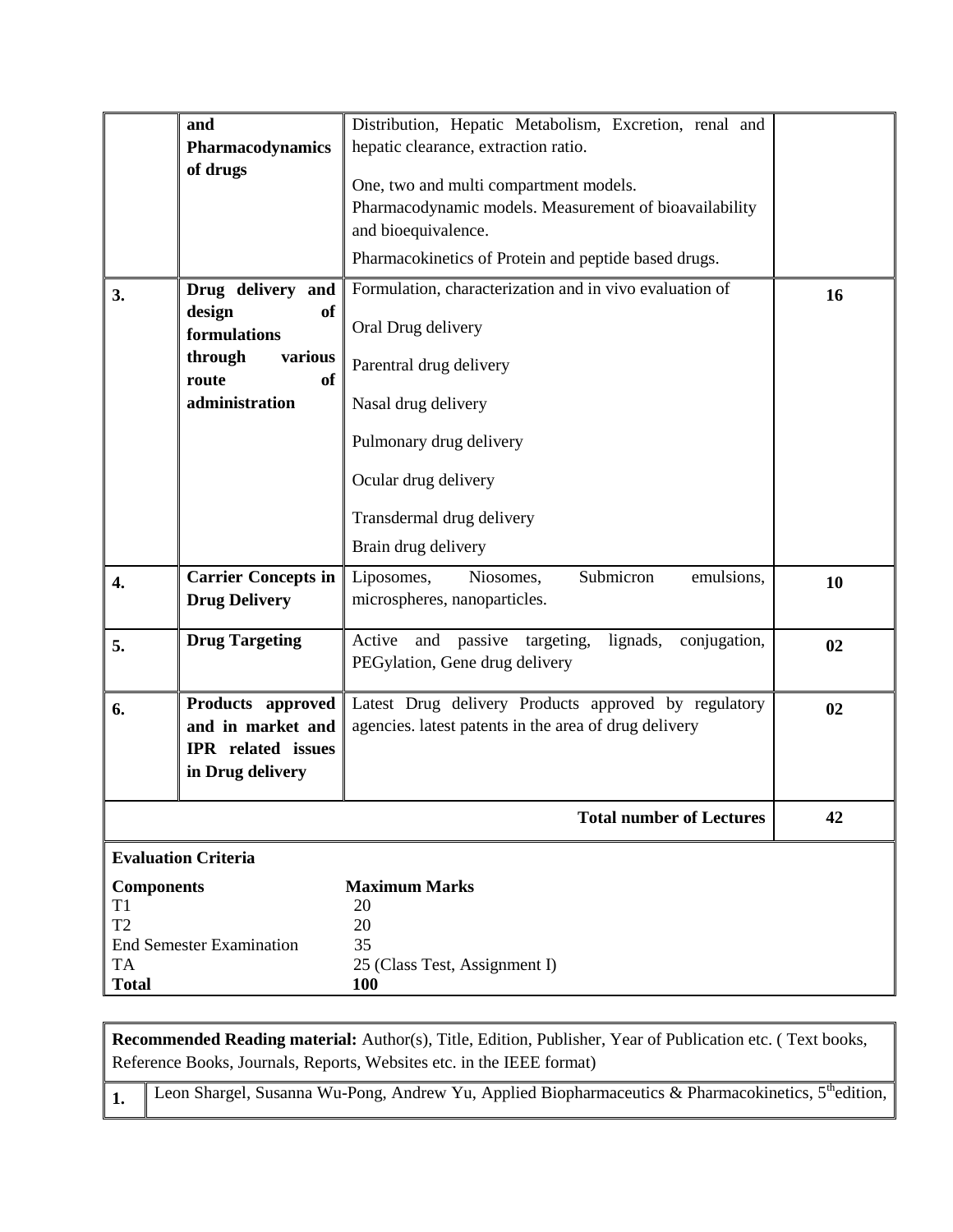|    | Mc Graw Hill Publishers, 2005.                                                                                         |
|----|------------------------------------------------------------------------------------------------------------------------|
|    | Vasant V. RanadeMannfred A. Hollinger, Drug Delivery Systems, 2 <sup>nd</sup> Edition, CRC Press, 2004.                |
|    | SP Vyas, RK Khar, Targetted and controlled drug delivery: Novel carrier systems, 1st edition, CBS<br>Publishers, 2002. |
| 4. | Bernd Meibohm, Pharmacokinetics and Pharmacodynamics of Biotech Drugs, WILEY-VCH, 2006.                                |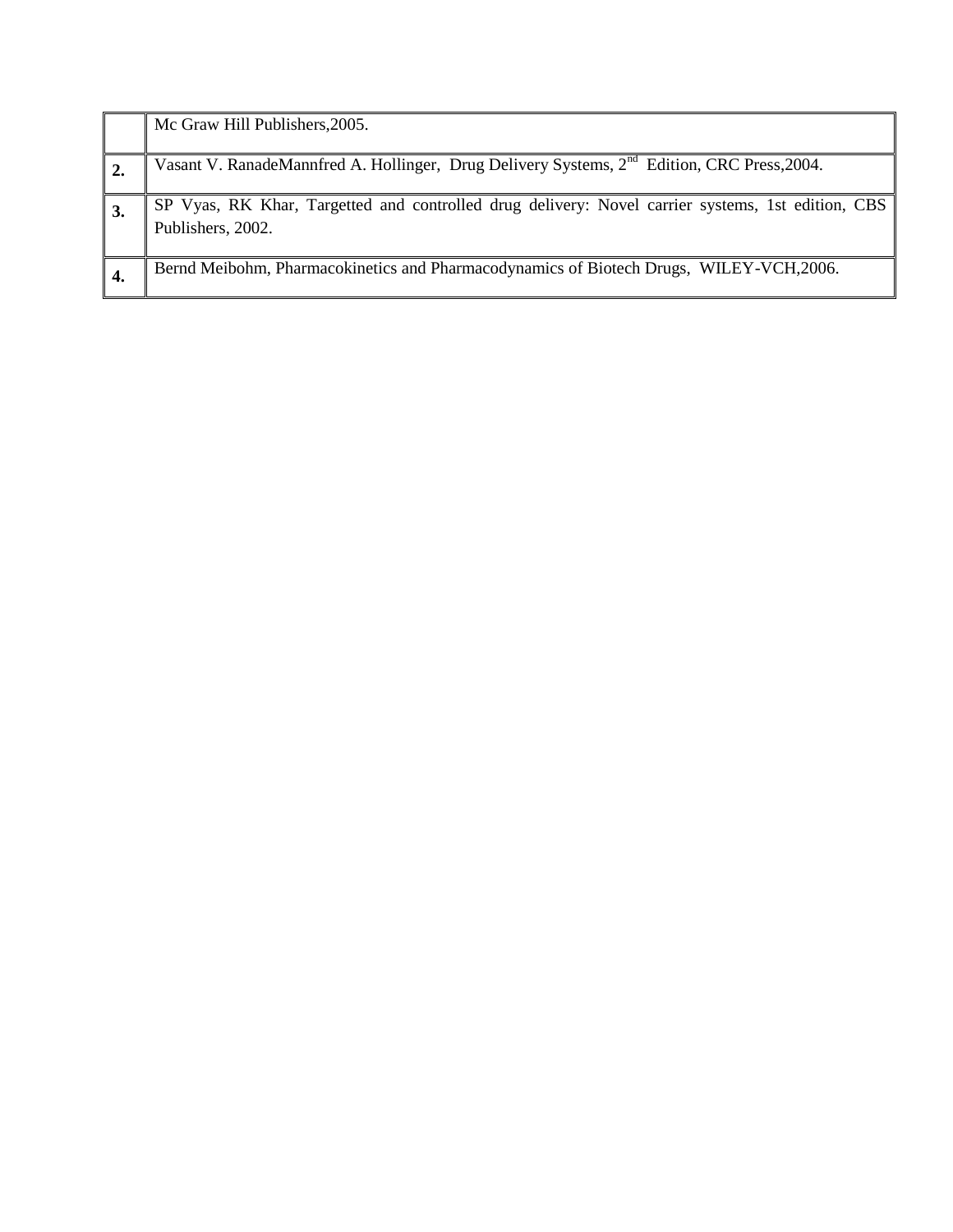#### **Lab-wise Breakup**

| Course Code        | 17M15BT112                  | <b>Semester</b> Even<br>(specify Odd/Even) |                      | <b>Semester II Session</b> 2018-2019<br><b>Month from January to June</b> |
|--------------------|-----------------------------|--------------------------------------------|----------------------|---------------------------------------------------------------------------|
| <b>Course Name</b> | <b>Biotechniques Lab-II</b> |                                            |                      |                                                                           |
| <b>Credits</b>     |                             |                                            | <b>Contact Hours</b> |                                                                           |

| <b>Faculty (Names)</b><br>Coordinator(s) |                                | Prof. Pammi Gauba                                                                               |  |  |
|------------------------------------------|--------------------------------|-------------------------------------------------------------------------------------------------|--|--|
|                                          | Teacher(s)<br>(Alphabetically) | Dr. Indira P. Sarethy, Prof. Pammi Gauba, Dr. Reema Gabrani, Dr.<br>Shweta Dang, Dr. Vibha Rani |  |  |

|                 | <b>COURSE OUTCOMES</b>                                          | <b>COGNITIVE LEVELS</b> |
|-----------------|-----------------------------------------------------------------|-------------------------|
| CO <sub>1</sub> | Experiment with high end analytical techniques in biotechnology | Apply (Level C3)        |
| CO <sub>2</sub> | Develop basic and applied skills in cell culture                | Apply (Level C3)        |
| CO <sub>3</sub> | Examine and analyse disease-specific drug targets               | Analyze (Level C4)      |
| CO <sub>4</sub> | Analyse bioactive compounds from plant and microbial systems    | Analyze (Level C4)      |

| Module<br>No. | <b>Title of the Module</b>     | <b>List of Experiments</b>                                                                                                                                                         |   |
|---------------|--------------------------------|------------------------------------------------------------------------------------------------------------------------------------------------------------------------------------|---|
| 1.            | Analytical<br>techniques       | To learn and perform High-performance liquid<br>chromatography (HPLC); Prepration and characterization<br>of plant extracts using HPLC; To learn and perform Gas<br>chromatography | 3 |
| 2.            | Cell-<br>culture<br>techniques | Preparation and sterilization of media for cell culture;<br>subculture of animal cell lines; analysis and counting of<br>adherent cells; cell cytotoxicity determination           | 3 |
| 3.            | Drug target analyses           | Analyze drug targets by biochemical and fluorescent<br>assays                                                                                                                      | 3 |
| 4.            | Natural product                | Extraction of antioxidant compound from <i>in vitro</i> grown<br>plant and bacteria; purification of compound; antioxidant                                                         | 3 |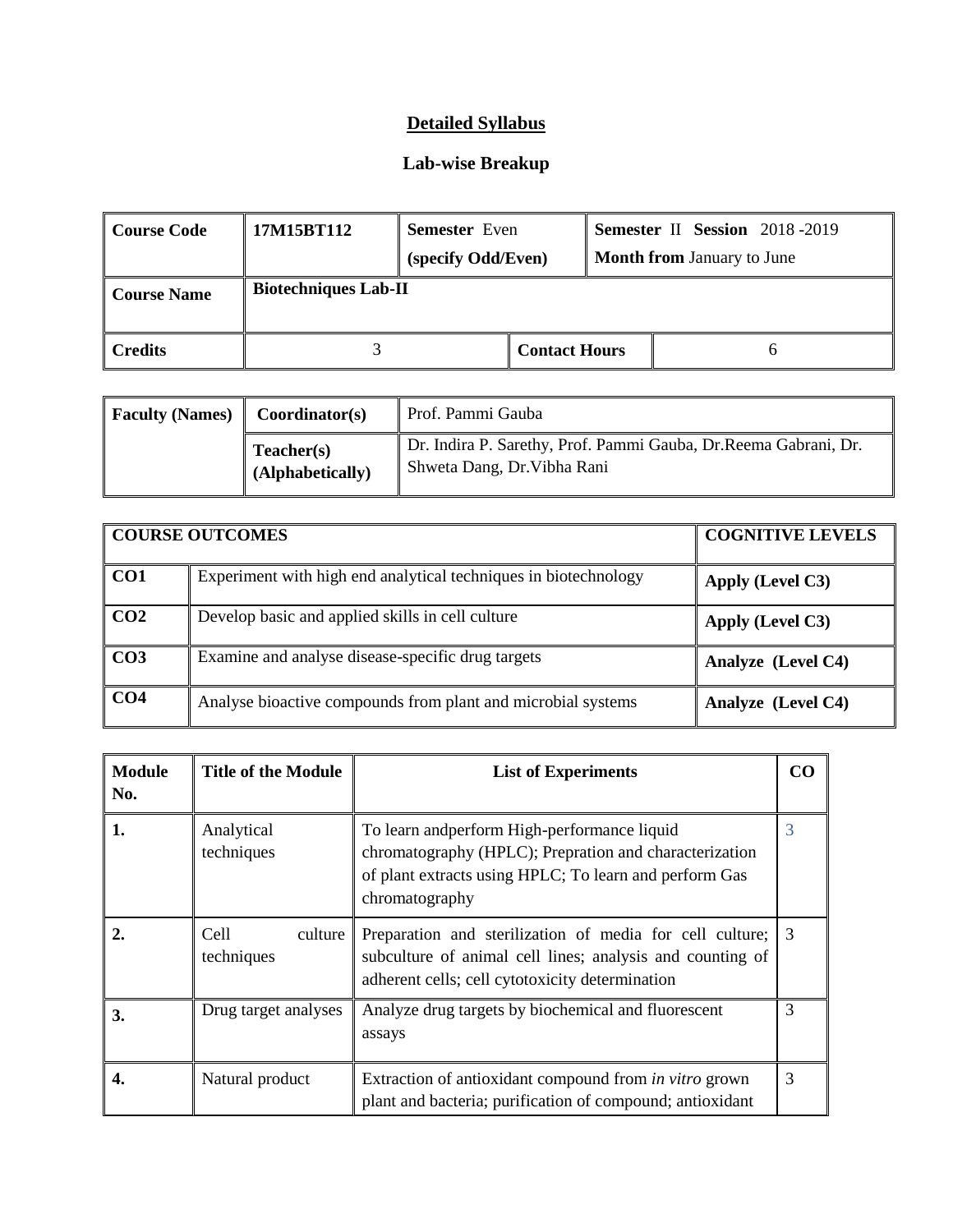|                            | analyses             | capacity analyses of extracts |    |  |  |
|----------------------------|----------------------|-------------------------------|----|--|--|
|                            |                      | <b>Total</b>                  | 12 |  |  |
| <b>Evaluation Criteria</b> |                      |                               |    |  |  |
| Components                 | <b>Maximum Marks</b> |                               |    |  |  |
| Mid-Term Viva              |                      | 20                            |    |  |  |
| Day-to-Day (Lab record,    |                      |                               |    |  |  |
| attendance, performance)   |                      | 60                            |    |  |  |
| Final Viva                 |                      | 20                            |    |  |  |
| <b>Total</b>               |                      | 100                           |    |  |  |

|    | <b>Recommended Reading material:</b> Author(s), Title, Edition, Publisher, Year of Publication etc. (Text books,<br>Reference Books, Journals, Reports, Websites etc. in the IEEE format) |  |  |  |  |
|----|-------------------------------------------------------------------------------------------------------------------------------------------------------------------------------------------|--|--|--|--|
| 1. | Biotechnology Procedures and Experiments Handbook<br>http://site.iugaza.edu.ps/mwhindi/files/BIOTECHNOLOGY-PROCEDURES-AND-EXPERIMENTS-<br>HANDBOOK.pdf                                    |  |  |  |  |
| 2. | J.M. Davis, "Basic Cell Culture – A Practical Approach", 2 <sup>nd</sup> edition Oxford University Press, 2002                                                                            |  |  |  |  |
| 3. | Lab manual on Biotechniques http://inpressco.com/lab-manual-on-biotechniques/                                                                                                             |  |  |  |  |
| 4. | Methods standardized in lab                                                                                                                                                               |  |  |  |  |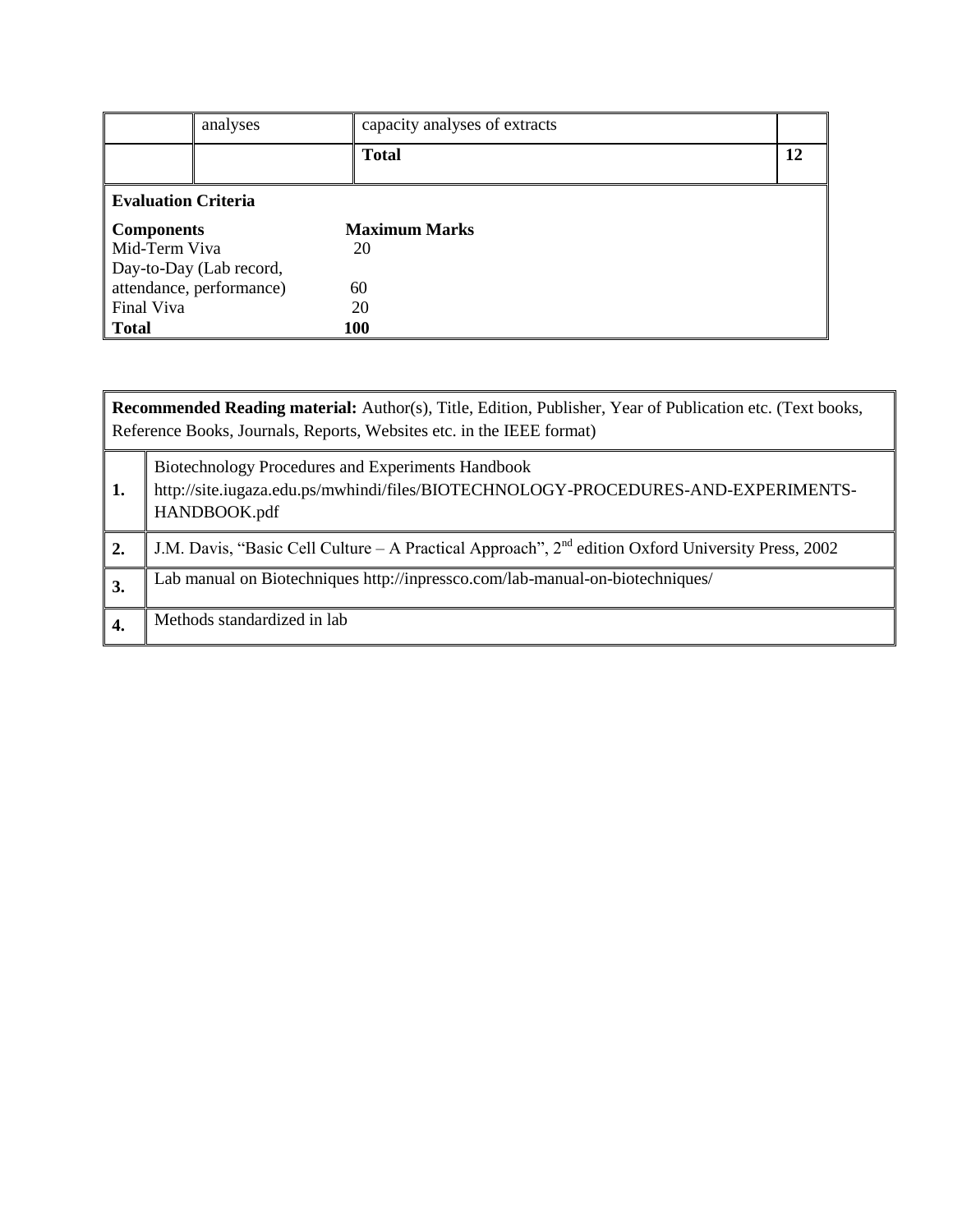| Course Code            | 17M17RT112                      | <b>Semester EVEN</b> |  |                      | <b>Semester</b> XI and M.Tech II sem<br><b>Session</b> 2018-2019 |
|------------------------|---------------------------------|----------------------|--|----------------------|------------------------------------------------------------------|
|                        |                                 |                      |  |                      | <b>Month from January to June</b>                                |
| <b>Course Name</b>     | <b>Project Based Learning-I</b> |                      |  |                      |                                                                  |
| $\blacksquare$ Credits |                                 |                      |  | <b>Contact Hours</b> |                                                                  |

| $\parallel$ Faculty (Names) $\parallel$ Coordinator(s) |                                | DrAshwaniMathur |
|--------------------------------------------------------|--------------------------------|-----------------|
|                                                        | Teacher(s)<br>(Alphabetically) | DrAshwaniMathur |

| <b>COURSE OUTCOMES</b> | <b>COGNITIVE</b><br><b>LEVELS</b>                                 |                       |
|------------------------|-------------------------------------------------------------------|-----------------------|
| CO <sub>1</sub>        | Select biotechnological problems based on literature              | Applying Level        |
|                        |                                                                   | Level III             |
| CO <sub>2</sub>        | Interpret scientific data to address the biotechnological problem | <b>Evaluate level</b> |
|                        |                                                                   | Level V               |
| CO <sub>3</sub>        | Demonstrate an ability to function in a task oriented team with   | Understanding Level 2 |
|                        | distribution of roles                                             |                       |
| CO <sub>4</sub>        | Analyze the research finding and conclude through presentation    | Analyzing Level 4     |
|                        | and project report                                                |                       |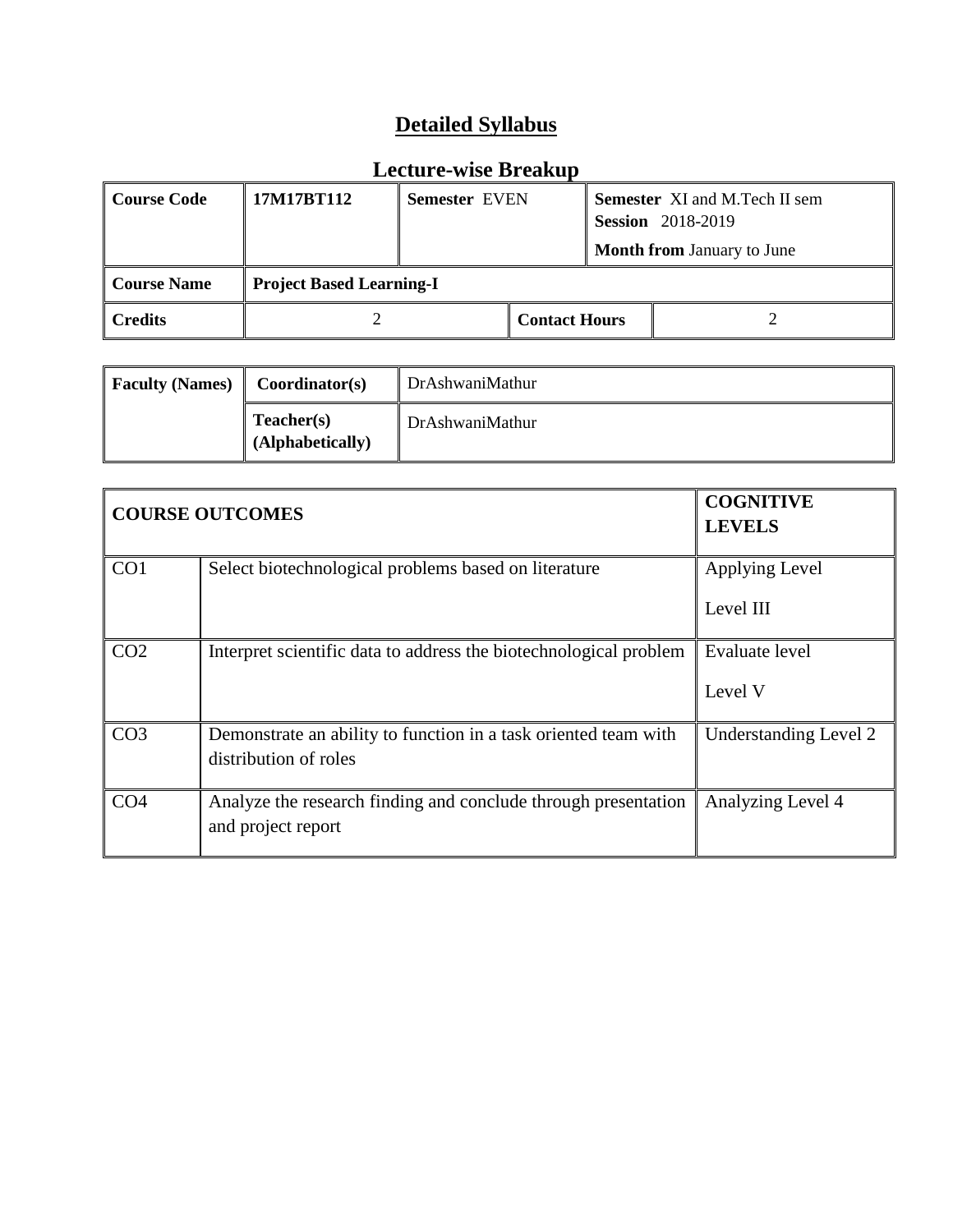| <b>Course Code</b> | 18M12BT116                  | <b>Semester</b> Even<br>(specify Odd/Even) |                      | <b>Semester VIII Session</b> 2018 -2019<br><b>Month from January to June</b> |
|--------------------|-----------------------------|--------------------------------------------|----------------------|------------------------------------------------------------------------------|
| <b>Course Name</b> | <b>IPR</b> in Biotechnology |                                            |                      |                                                                              |
| <b>Credits</b>     |                             |                                            | <b>Contact Hours</b> |                                                                              |

| <b>Faculty (Names)</b> | Coordinator(s)                 | Dr. Indira P. Sarethy                  |
|------------------------|--------------------------------|----------------------------------------|
|                        | Teacher(s)<br>(Alphabetically) | Dr. Indira P. Sarethy, Dr. Shweta Dang |

|                 | <b>COURSE OUTCOMES</b>                                                                       | <b>COGNITIVE LEVELS</b> |
|-----------------|----------------------------------------------------------------------------------------------|-------------------------|
| CO <sub>1</sub> | Explain and interpret the types of intellectual property rights,<br>related laws and systems | Understand $(C2)$       |
| CO <sub>2</sub> | Apply specific IPR issues pertaining to medical biotechnology                                | Apply $(C3)$            |
| CO <sub>3</sub> | Evaluate plant and traditional knowledge protection                                          | Evaluate (C5)           |
| CO <sub>4</sub> | Appraise commercialization of intellectual property,<br>infringements and laws applicable    | Evaluate $(C5)$         |

| <b>Module</b><br>No. | Title of the<br><b>Module</b>                                    | <b>Topics in the Module</b>                                                                                                                                                                   | No. of<br><b>Lectures for</b><br>the module |
|----------------------|------------------------------------------------------------------|-----------------------------------------------------------------------------------------------------------------------------------------------------------------------------------------------|---------------------------------------------|
| 1.                   | <b>Introduction</b>                                              | Intellectual Property Rights - their Relevance, Importance<br>and Business Interest to Industry, Academia, Protection of<br>Intellectual Property, Relationship of IPRs with<br>biotechnology |                                             |
| 2.                   | <b>Types of</b><br><b>Intellectual</b><br><b>Property Rights</b> | Patents, Trademarks, Copyrights, Industrial Designs,<br>Geographical Indications, Trade secrets, non-disclosure<br>agreements                                                                 |                                             |
| 3.                   | <b>Patents</b>                                                   | General Introduction to Patents, Patent Terminology, Patent<br>Claims, Patent Life and Geographical Boundaries,                                                                               |                                             |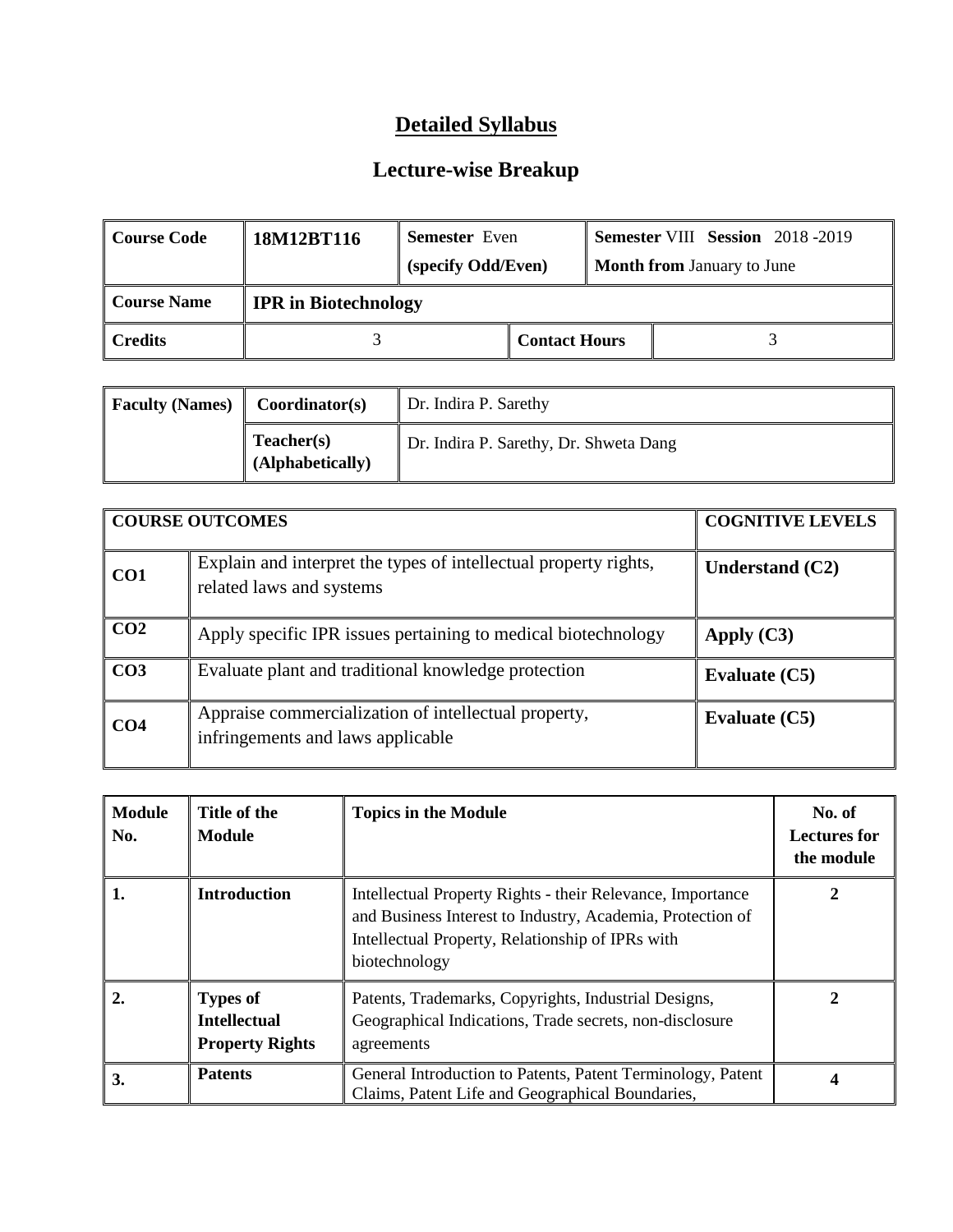|     |                                                                                  | Utilization of Intellectual Patents, Licensing of patents                                                                                                                                                                                                                                                                                                                                                                                                                    |                         |
|-----|----------------------------------------------------------------------------------|------------------------------------------------------------------------------------------------------------------------------------------------------------------------------------------------------------------------------------------------------------------------------------------------------------------------------------------------------------------------------------------------------------------------------------------------------------------------------|-------------------------|
| 4.  | <b>Elements</b><br>of<br>patentability                                           | Invention/Discovery, What constitutes Patentable subject<br>the Utility, novelty and non-obviousness of an<br>matter,<br>invention, Patentability in Biotechnological Inventions:<br>Case studies                                                                                                                                                                                                                                                                            | $\overline{2}$          |
| 5.  | <b>Preparation and</b><br><b>Process for</b><br><b>Patenting</b>                 | Procedural steps to grant of a patent, Process of filing<br>patents in India, PCT application, protocols of application,<br>pre-grant & post-grant opposition                                                                                                                                                                                                                                                                                                                | $\overline{\mathbf{3}}$ |
| 6.  | <b>Patent Search</b>                                                             | Invention in context of "prior art", Patent Search methods,<br>Patent Databases & Libraries, online tools, Country-wise<br>patent searches (USPTO, EPO, India etc.), patent mapping                                                                                                                                                                                                                                                                                          | $\overline{2}$          |
| 7.  | <b>IPR</b> laws                                                                  | Basic features of the Indian Patent Act, the Indian<br>Copyright Act, and the Indian Plant Varieties Protection<br>and Farmers' Rights Act, A brief overview of other Patent<br>Acts & Latest Amendments of Indian, European & US<br>patent systems                                                                                                                                                                                                                          | $\overline{2}$          |
| 8.  | Patent issues in<br><b>Drugs</b> and<br><b>Pharmaceuticals</b>                   | Generics, Compulsory Licensing, Exclusive Marketing<br>Rights (EMR), Bolar provision, Bayh-Dole act, Second<br>medical use                                                                                                                                                                                                                                                                                                                                                   | $\boldsymbol{2}$        |
| 9.  | <b>Worldwide Patent</b><br><b>Protection, WTO</b><br>& TRIPS<br><b>Agreement</b> | Brief Background of different International conventions<br>such as Paris convention, TRIPS, WTO, PCT and Patent<br>Harmonisation including Sui-generis system, The<br>relationship between IPRs and international trade,<br>Overview of WTO & TRIPS Agreement, Enforcement and<br>dispute settlement under the TRIPS Agreement, The<br>implication of TRIPS for developing countries in the<br>overall WTO system                                                            | $\overline{2}$          |
| 10. | <b>Gene patents</b>                                                              | Introduction & overview, what constitutes gene patents,<br>Bayh-Dole Act, ESTs, Cohen-Boyer technology, PCR<br>patents, EPO case, BRCA gene, Types of IPR involved,<br>Genetic Use Restriction Technologies, Patenting of<br>biologics, Hatch Waxman Act                                                                                                                                                                                                                     | 9                       |
| 11. | <b>Protection of</b><br><b>Plant Varieties</b><br>/Seeds                         | The interface between technology and IPRs in the context<br>of plants, Key features of UPOV 1978, UPOV 1991 and<br>TRIPS with respect to IPRs on plants, Indian Law on<br>Protection of Plant Varieties, DUS criteria, patenting of<br>genetically modified plants, The significance of IPRs in<br>agricultural biotechnology, Biodiversity, Conventions &<br>Treaties, plant patents, Plant Varieties Protection Act, Plant<br>Breeders' Rights, UPOV, benefit sharing, sui | $\overline{\mathbf{4}}$ |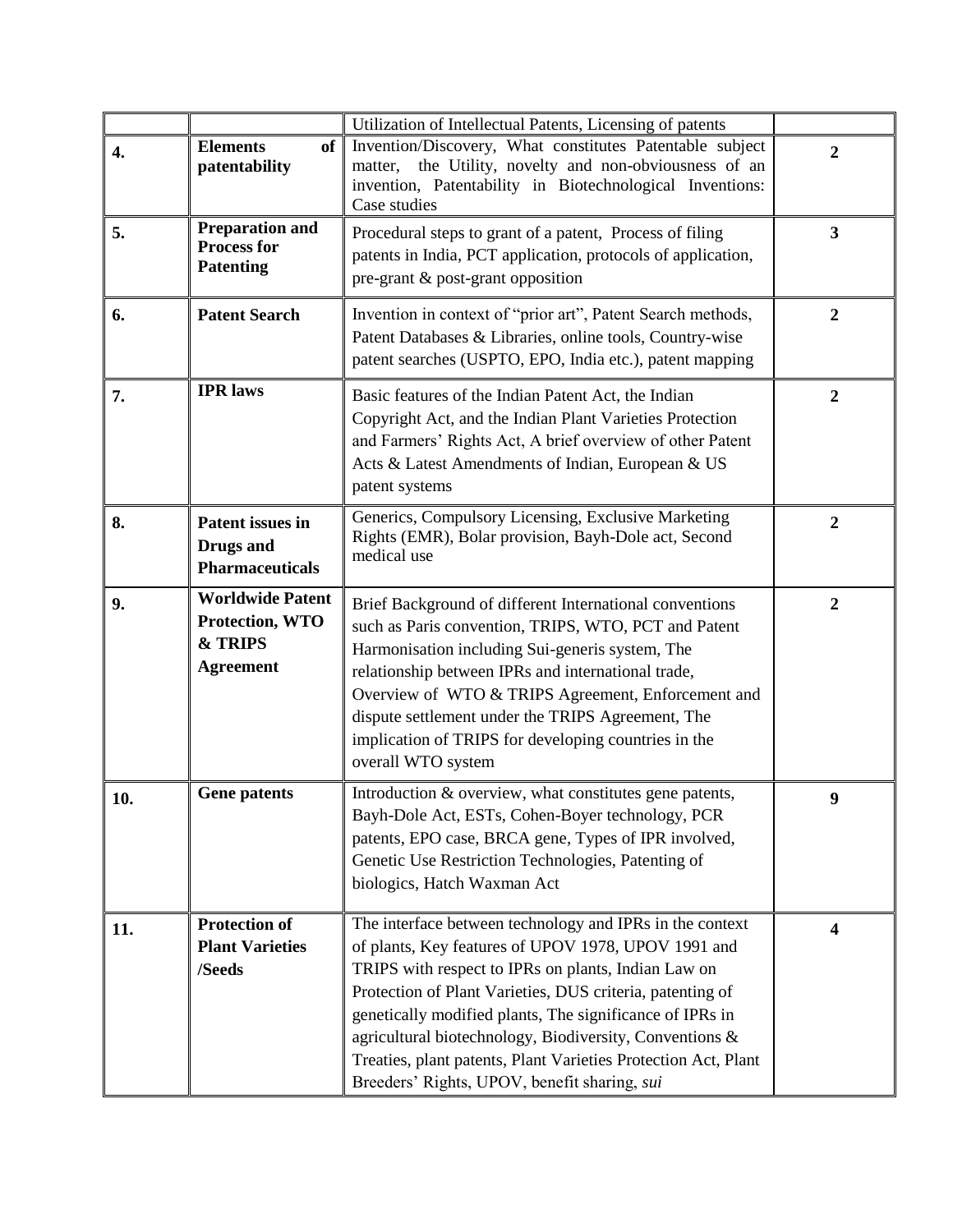|                                 |                                                                                                              | generissystems Case studies                                                                                                                                                                                                                                                                                  |    |
|---------------------------------|--------------------------------------------------------------------------------------------------------------|--------------------------------------------------------------------------------------------------------------------------------------------------------------------------------------------------------------------------------------------------------------------------------------------------------------|----|
| 12.                             | <b>Traditional</b><br><b>Knowledge and</b><br><b>Intellectual</b><br><b>Property Rights</b>                  | The importance and relevance of Traditional Knowledge for<br>developing nations, The various approaches to protecting<br>TK, The local, national and global dimensions of the issues<br>in TK and IPRs, Traditional Medicine & IP Protection,<br>Folklore, Patenting of Health Foods: Case studies           | 4  |
| 13.                             | <b>Patent</b><br><b>Infringement</b> and<br>Commercializing<br><b>Intellectual</b><br><b>Property Rights</b> | What all are considered as patent Infringement: Case<br>studies, defenses to infringement including experimental<br>use, patent misuse, legal considerations, Patent Valuations,<br>Competition and Confidentiality issues, Assignment of<br>Intellectual Property Rights, Technology Transfer<br>Agreements | 4  |
|                                 |                                                                                                              | <b>Total number of Lectures</b>                                                                                                                                                                                                                                                                              | 42 |
| <b>Evaluation Criteria</b>      |                                                                                                              |                                                                                                                                                                                                                                                                                                              |    |
| <b>Components</b>               |                                                                                                              | <b>Maximum Marks</b>                                                                                                                                                                                                                                                                                         |    |
| T1<br>T2                        |                                                                                                              | 20<br>20                                                                                                                                                                                                                                                                                                     |    |
| <b>End Semester Examination</b> |                                                                                                              | 35                                                                                                                                                                                                                                                                                                           |    |
| TA                              |                                                                                                              | 25 (Assignments 1, 2. Presentation 1)                                                                                                                                                                                                                                                                        |    |
| <b>Total</b>                    |                                                                                                              | 100                                                                                                                                                                                                                                                                                                          |    |

|    | <b>Recommended Reading material:</b> Author(s), Title, Edition, Publisher, Year of Publication etc. (Text books,<br>Reference Books, Journals, Reports, Websites etc. in the IEEE format) |  |  |  |
|----|-------------------------------------------------------------------------------------------------------------------------------------------------------------------------------------------|--|--|--|
| 1. | USPTO Web Patent Databases at: www.uspto.gov/patft                                                                                                                                        |  |  |  |
| 2. | Government of India's Patents Website: patinfo.nic.in                                                                                                                                     |  |  |  |
| 3. | Intellectual property India: www.ipindia.nic.in                                                                                                                                           |  |  |  |
| 4. | "Indian Patent Law: Legal and Business Implications" by AjitParulekar, Sarita D'Souza Macmillan India<br>publication, 2006                                                                |  |  |  |
| 5. | "Agriculture and Intellectual Property Rights", edited by: Santaniello, V., Evenson, R.E., Zilberman, D.<br>and Carlson, G.A. University Press publication, 2003                          |  |  |  |
| 6. | Research papers and Reports provided from time to time                                                                                                                                    |  |  |  |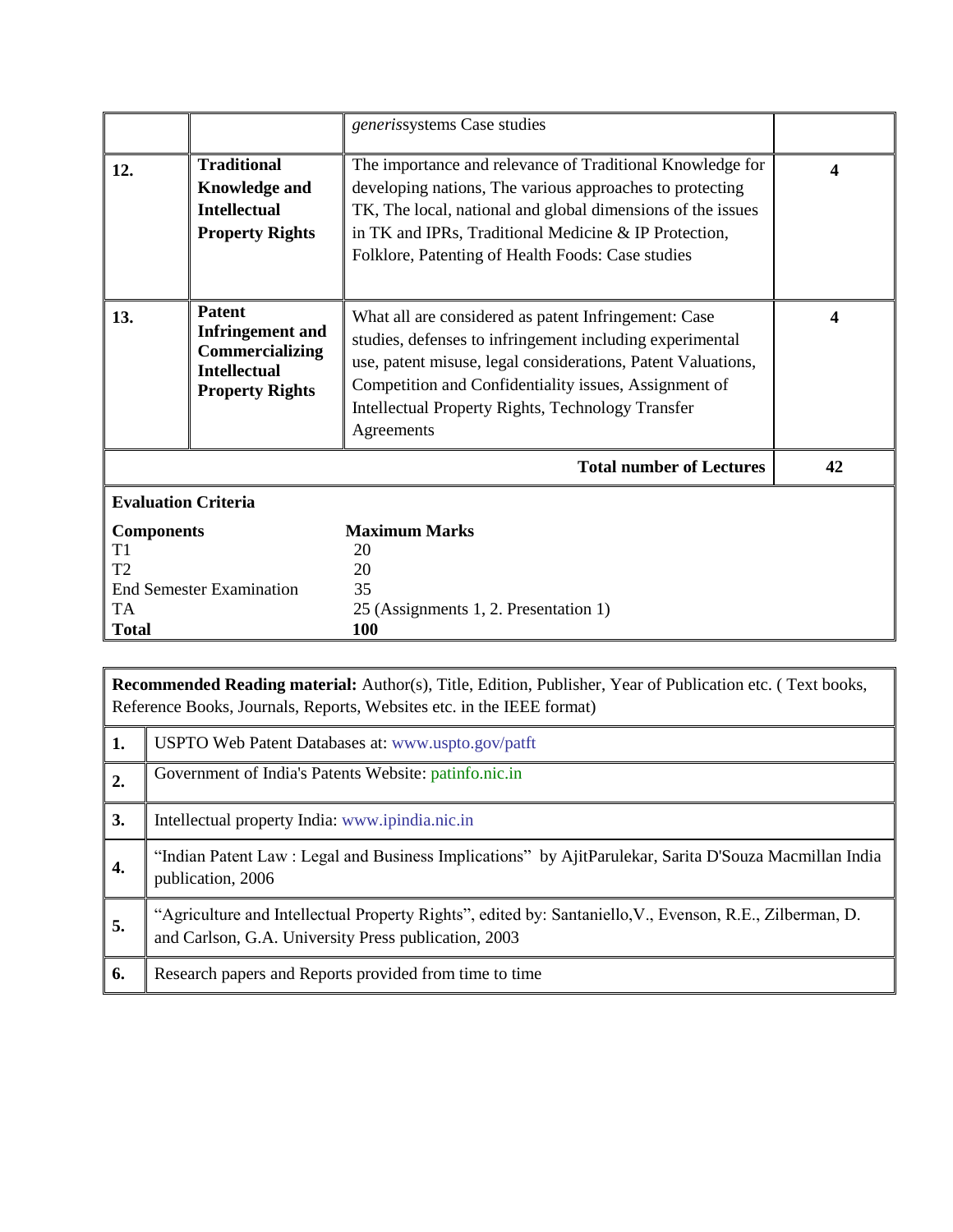| Course Code | 19M12BT111                          | <b>Semester EVEN</b> |                      |  | <b>Semester II Session</b> 2018-2019 |
|-------------|-------------------------------------|----------------------|----------------------|--|--------------------------------------|
|             |                                     |                      |                      |  | <b>Month from January to June</b>    |
| Course Name | Natural Products and Bioprospecting |                      |                      |  |                                      |
| ∥ Credits   |                                     |                      | <b>Contact Hours</b> |  |                                      |

| <b>Faculty (Names)</b> | Coordinator(s)                        | Dr. GarimaMathur |
|------------------------|---------------------------------------|------------------|
|                        | <b>Teacher(s)</b><br>(Alphabetically) | Dr. GarimaMathur |

|                 | <b>COURSE OUTCOMES</b>                                                                              | <b>COGNITIVE LEVELS</b> |
|-----------------|-----------------------------------------------------------------------------------------------------|-------------------------|
| CO1             | Explain various natural products sources                                                            | Understand level (C2)   |
| CO <sub>2</sub> | Identify appropriate method for production of natural products and<br>characterization of compounds | Apply level $(C3)$      |
| CO <sub>3</sub> | Examine Bioprospecting potential of natural resources                                               | Analyze level (C4)      |
| CO <sub>4</sub> | Assess the products as per national and international agreements and<br>regulations                 | Evaluate level (C5)     |

| <b>Module</b><br>No. | <b>Title</b><br>the<br>of<br><b>Module</b>                              | <b>Topics in the Module</b>                                                                                                                                                                              | No. of<br><b>Lectures for</b><br>the module |
|----------------------|-------------------------------------------------------------------------|----------------------------------------------------------------------------------------------------------------------------------------------------------------------------------------------------------|---------------------------------------------|
| 1.                   | <b>Introduction to</b><br>natural products<br>and<br>bioprospecting     | Introduction to natural products science, History of the<br>field, primary and secondary metabolites, characteristics of<br>natural products                                                             | 5                                           |
| $\overline{2}$ .     | <b>Plant derived</b><br>natural products<br>and their<br>classification | Biogenetic classification of natural products (Alkaloids,<br>Phenylpropanoids, Polyketides and fatty acids, Terpenoids),<br>therapeutically important natural products with interesting<br>bioactivities | <b>10</b>                                   |
| 3.                   | <b>Bioactive</b><br>compounds from<br>microorganisms<br>and marine      | Antibiotic and non-antibiotic drugs from microorganisms<br>and marine sources, microbial phytotoxins, Genetically<br>engineered natural products                                                         | 5                                           |